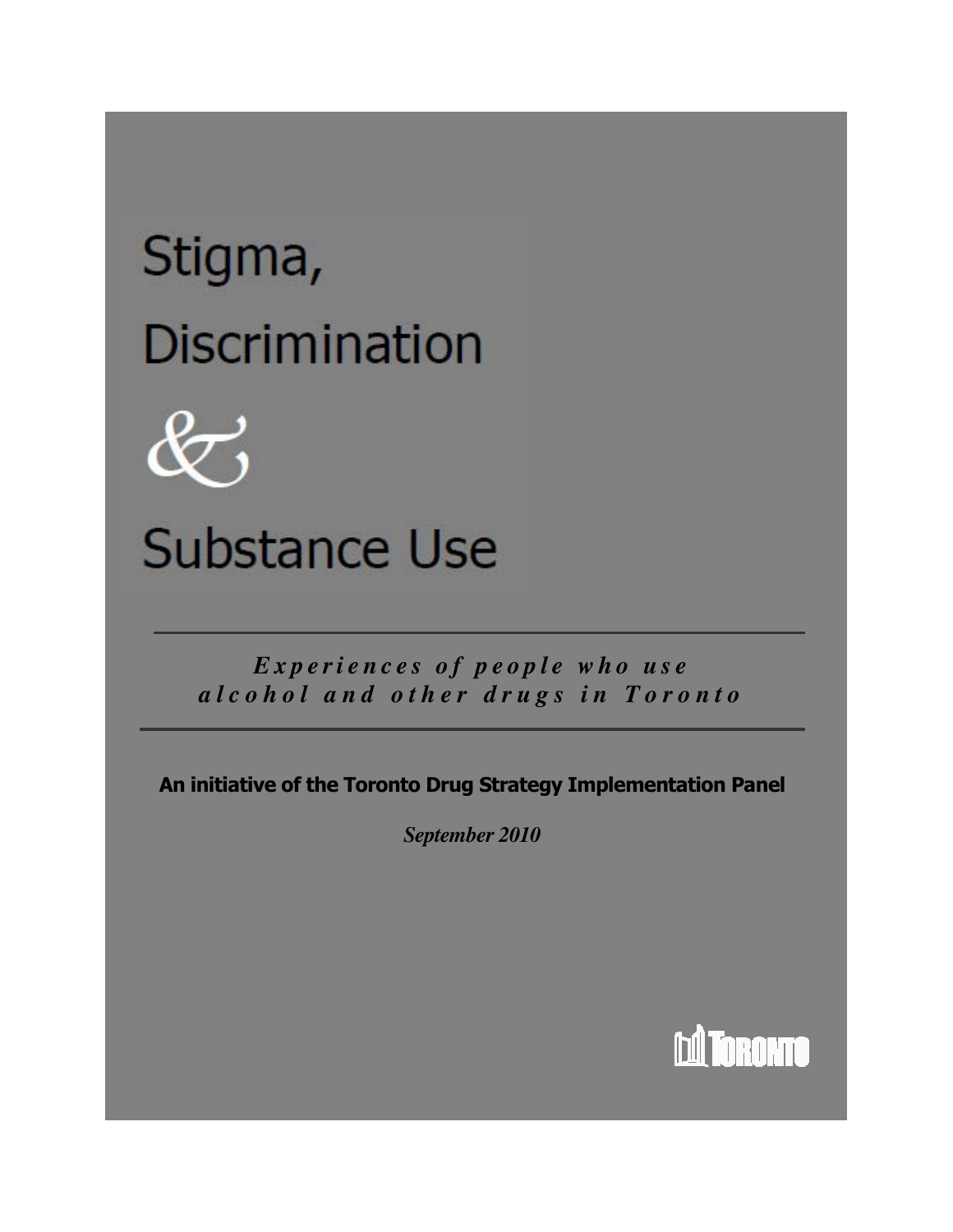*Stigma, Discrimination & Substance Use: Experiences of people who use alcohol and other drugs in Toronto.*  Toronto Drug Strategy Implementation Panel September 2010, Toronto, Ontario©

Additional copies of this report can be ordered or downloaded at [www.toronto.ca/health/drugstrategy.](http://www1.toronto.ca/wps/portal/contentonly?vgnextoid=2c2bb622cce32410VgnVCM10000071d60f89RCRD)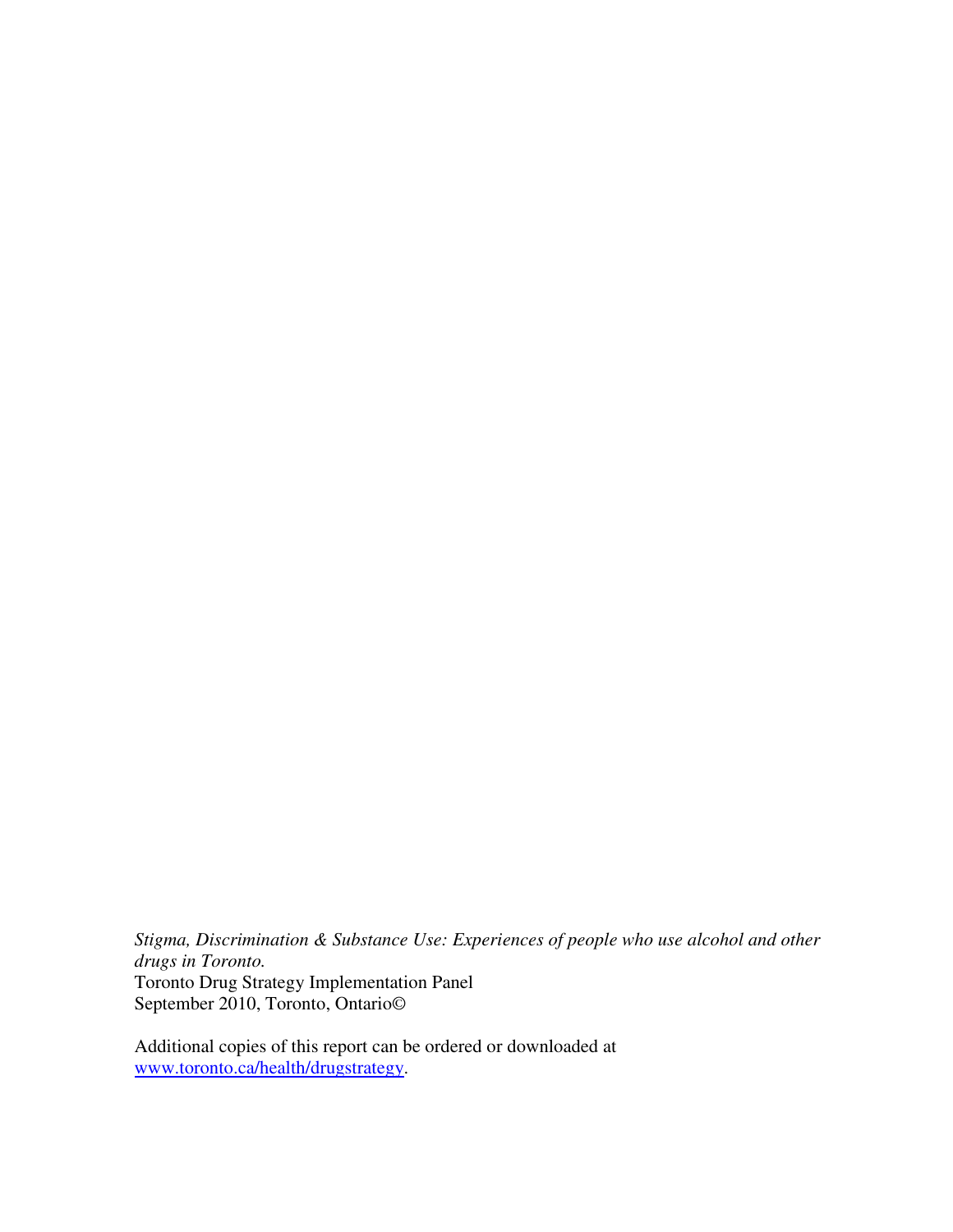# *Table of Contents*

| Acknowledgements                                   | 4  |
|----------------------------------------------------|----|
| Executive summary                                  | 5  |
| Summary of recommendations                         | 6  |
| <b>Introduction</b>                                | 7  |
| Stigma and discrimination related to substance use | 7  |
| Purpose of the research                            | 8  |
| How the research was conducted                     | 8  |
| Limitations                                        | 9  |
| <b>Results</b>                                     | 10 |
| Discussion and recommendations                     | 21 |
| Conclusion                                         | 30 |
| Appendices                                         | 31 |
| Focus group discussion questions                   |    |
| Focus group information survey                     |    |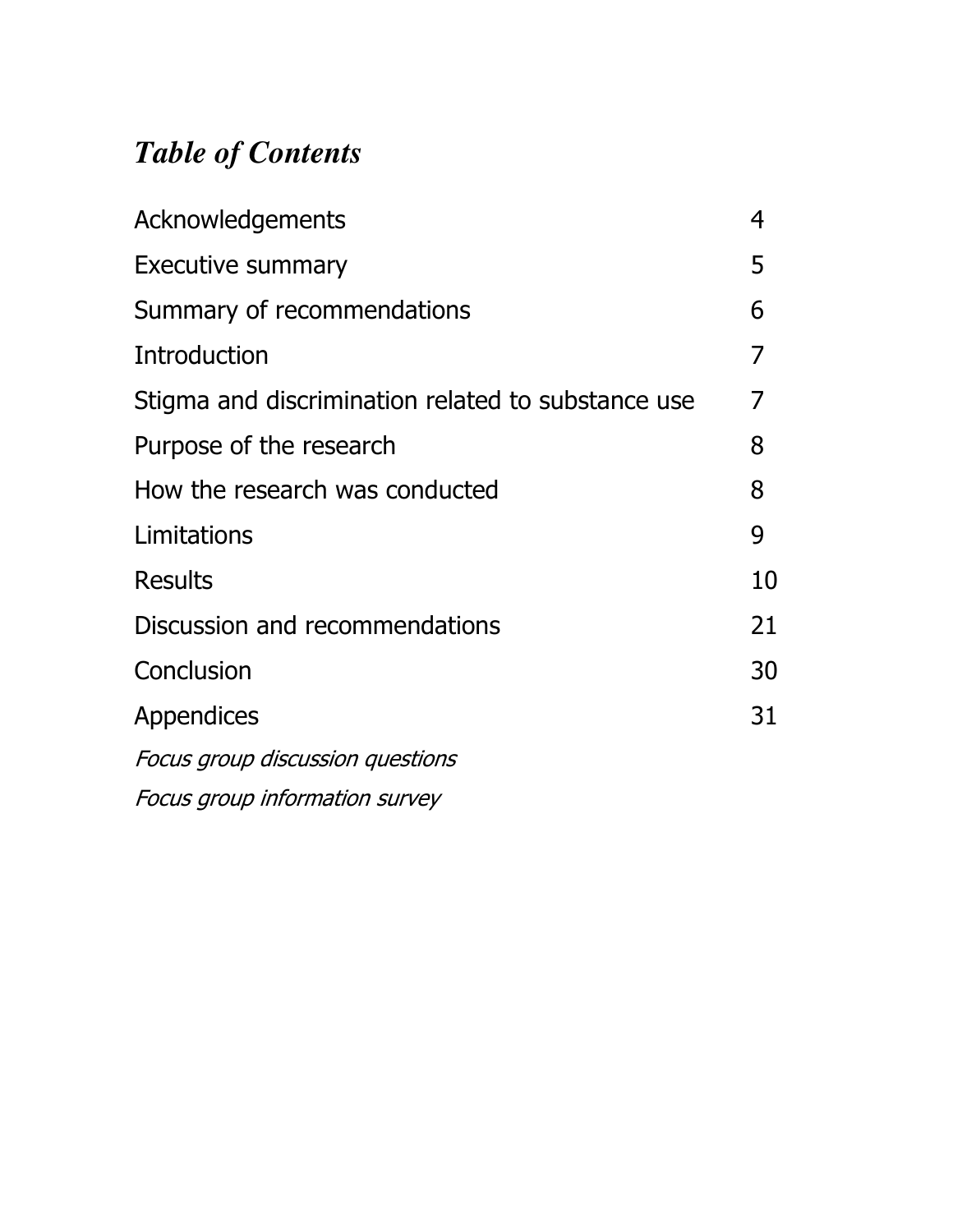### <span id="page-3-0"></span>*Research Team*

*David Collins*, Toronto Harm Reduction Task Force, and Toronto Drug Strategy Implementation Panel *Mark Dukes*, Finally Understanding Narcotics, and Toronto Drug Strategy Implementation Panel *Nicole Etherington*, Masters of Social Work Intern, Ryerson University *Cindy Reardon*, Toronto Harm Reduction Task Force, Peer Representative, and Toronto Drug Strategy Implementation Panel *Susan Shepherd*, Toronto Drug Strategy Secretariat, Toronto Public Health

# *Acknowledgements*

The research team would like to thank the 60 individuals who participated in the focus groups for this study; their voices and experiences form the heart of this project. Thanks also to the community agencies who contributed their time and expertise to host, recruit participants and cofacilitate the focus groups. This research project could not have happened without their help and support. Thanks to Janine Luce from the Centre for Addiction and Mental Health for providing advice and input into this project. Thanks also to Rebecca Penn, a Masters of Public Health Intern from the University of Toronto for her help in the early stages of the project, and Johanne DeCastro from the Toronto Drug Strategy Secretariat, for help with the design and production of this report.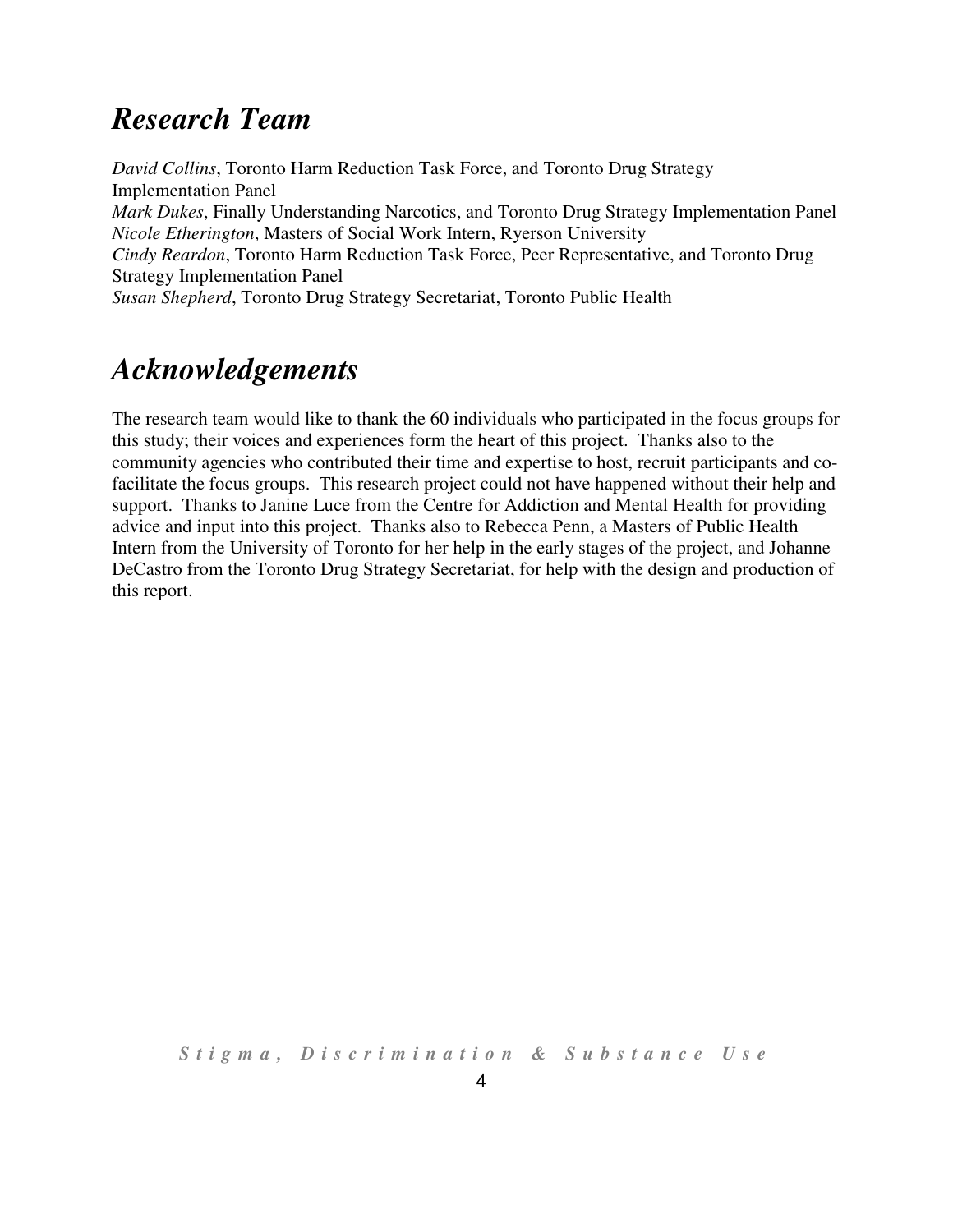# <span id="page-4-0"></span>*Executive summary*

The Toronto Drug Strategy, which provides a comprehensive approach to alcohol and other drug issues, recommends the development of strategies to address stigma and discrimination toward people who use alcohol and other drugs. To inform the development of these strategies, the Toronto Drug Strategy Implementation Panel conducted focus groups to hear directly from people who use alcohol/other drugs about their experiences of stigma and discrimination. This report presents the results of that research project and makes recommendations for action.

The purpose of the research was to identify types and sources of stigma and discrimination experienced by people who use alcohol/other drugs, document the impact of these experiences, and identify strategies to help reduce their negative impacts. Six focus groups were held at a range of community-based agencies across Toronto, with a total of 60 participants. People who are homeless and/or otherwise living in poverty were the main focus of this study as they represent the most marginalized group of people who use drugs in our society.

#### **Key findings from the focus group discussions include the following:**

- Families are the most significant source of discrimination, with the most negative impacts.
- People are facing multiple forms of discrimination at the same time (e.g., related to their substance use, poverty, race, gender and age), and the compounded effect intensifies the severity of the stigma and discrimination.
- Negative self-esteem leading to self-stigma is the major impact of stigma and discrimination.
- Discrimination creates barriers to accessing services people need to stabilize their lives.
- Discrimination stops people from seeking help due to fear of how they will be treated.
- Peer support is an important coping strategy for people affected by stigma and discrimination.
- People need to be better informed of their rights to access services.
- Language about substance use needs to be more neutral and less judgmental.
- Putting a human face on the issue may promote more compassion and understanding.

#### **Recommendations for action in this report to help reduce stigma and discrimination related to substance use include the following:**

- 1. Strike a *Stigma and Discrimination Working Group* to implement the recommendations in this report.
- 2. Develop strategies to support/educate families of people with substance use issues.
- 3. Develop strategies to help people tell their stories of stigma and discrimination for use in anti-stigma initiatives.
- 4. Educate/train health care and other service providers on the complexity of substance use.
- 5. Develop peer/mentor initiatives to support people affected by stigma and discrimination.
- 6. Expand primary health care services in community services frequently used by people with alcohol/other drug issues.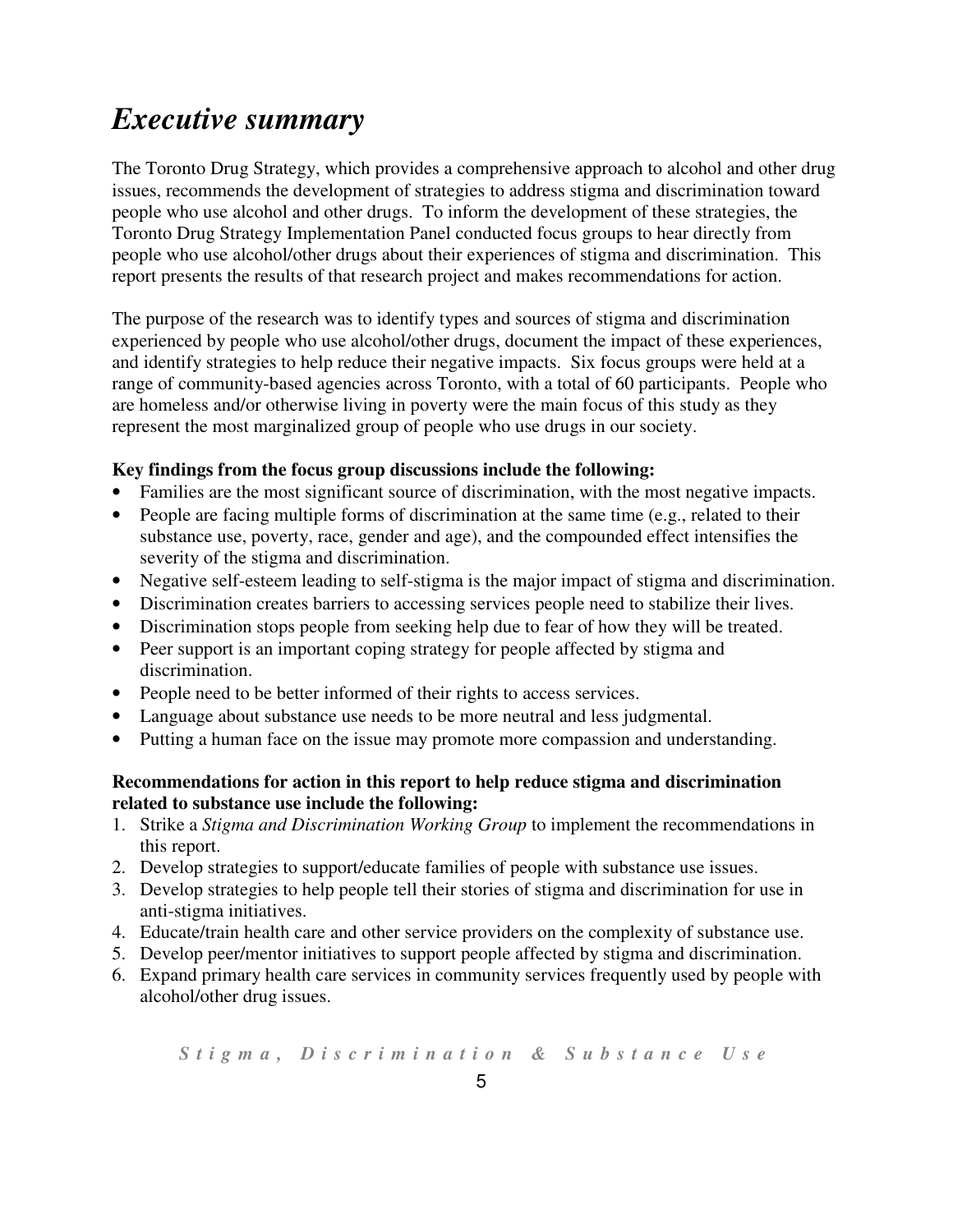# <span id="page-5-0"></span>*Summary of recommendations*

The ultimate purpose of this research project was to generate recommendations for action to be implemented as part of the Toronto Drug Strategy. Based on the key themes raised by people who participated in the focus groups for this project, the following actions are recommended:

- 1. The Toronto Drug Strategy Implementation Panel strike a *Stigma and Discrimination Working Group* to implement the recommendations in this report. The group should have a diverse membership that includes people who use or have used alcohol/other drugs, family members of people who use or have used alcohol/other drugs, and representatives from the areas of prevention, harm reduction, treatment and enforcement.
- 2. Develop strategies to support and educate family members of people with substance use issues including, for example, building on strategies used in the mental health field.
- 3. Work with a diversity of people from across the city that use or have used alcohol/other drugs to develop strategies to help people tell their stories of stigma and discrimination related to their substance use, including ideas for moving forward. And further, to promote use of these stories in a broad range of anti-stigma initiatives such as education and training.
- 4. Identify opportunities to provide training and education on the complexity of substance use issues to health care, social service, police and other professionals. For example, to build on training initiatives underway with emergency room staff to better support patients with substance use issues.
- 5. Develop and promote a range of peer/mentor initiatives to support people struggling with stigma and discrimination related to their substance use. Examples could include, for example, community programs in a central hub/location or integrating peer workers into hospital volunteer programs.
- 6. Advocate for and promote opportunities to expand delivery of primary health care services in community-based services frequently used by people who use alcohol/other drugs. This could include providing primary care clinics in harm reduction programs, drop-ins and shelters.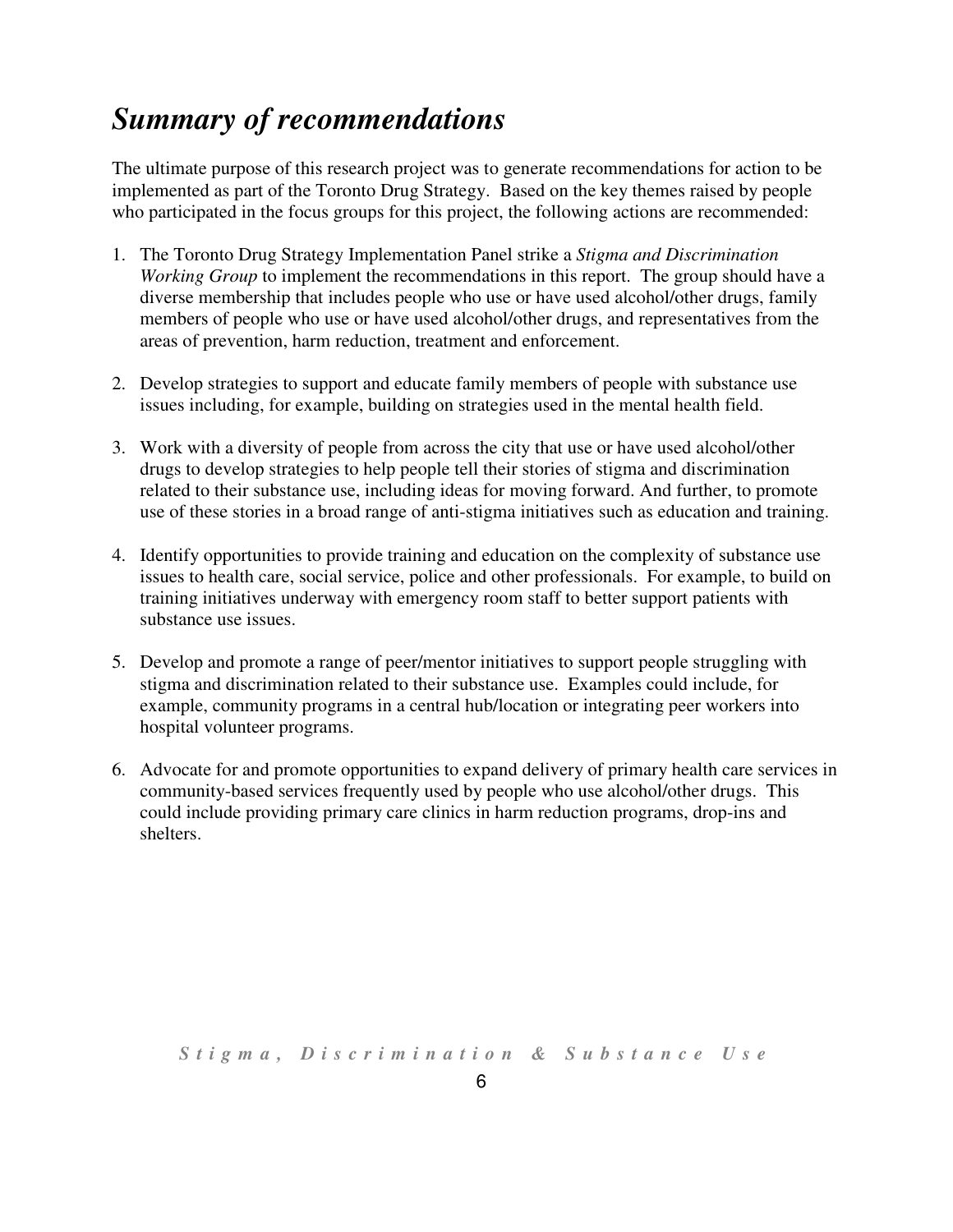### <span id="page-6-0"></span>*Introduction*

The Council-approved, Toronto Drug Strategy (TDS) provides a comprehensive approach to alcohol and other drug issues for the City of Toronto. The strategy includes 68 recommendations for action, including recommendation 55, which calls on the City of Toronto, in partnership with the Centre for Addiction and Mental Health and community groups, to develop strategies to address stigma and discrimination toward people who use alcohol and other drugs.

The TDS Implementation Panel is an intersectoral leadership group that oversees implementation of the drug strategy recommendations. The Panel is concerned about the harmful impact of stigma and discrimination on the quality of life of people who use alcohol and other drugs. To help develop strategies to address these issues, the Panel wanted to hear directly from people who use alcohol/other drugs about their experiences of stigma and discrimination. This report presents the results of that research initiative, completed in spring/summer 2010, and makes recommendations for action.

## *Stigma and discrimination related to substance use*

While there are various definitions, for the purposes of this report, the term stigma refers to negative attitudes towards people who have an attribute that deviates from what society deems to be "normal," and the term discrimination refers to negative behaviours towards people who deviate from those societal norms.<sup>1</sup> This report is concerned with stigma and discrimination experienced by people who use alcohol and other drugs. While the use of alcohol is legal and socially acceptable in our society, some use is not (e.g., chronic or chaotic use). The use of illicit drugs (e.g., cannabis, cocaine) is illegal and is viewed more negatively by society regardless of the reasons or nature of the use.

Research has found that people who use alcohol/other drugs are among the most stigmatized groups in our society.<sup>2 34</sup> For example, a study by the World Health Organization found that illicit drug addiction ranked as the most stigmatized health condition; addiction to alcohol ranked fourth.<sup>5</sup> Systemic types of discrimination experienced by people with substance use issues include reduced access to housing, employment and health care.<sup>678</sup> A study comparing attitudes

<sup>&</sup>lt;sup>1</sup> Centre for Addiction and Mental Health (CAMH). (1999) The Stigma of Substance Use: A Review of the Literature.

 $^2$  Adlaf, E.M., Hamilton, H.A., Wu, F.,& Noh, S.(2009). Adolescent stigma towards drug addiction: Effects of age and drug use

behaviour. *Addictive Behaviours, 34,* 360-364.<br><sup>3</sup> Corrigan, P.W., Kuwabara, S., & O'Shaughnessy, J. (2009). The public stigma of mental illness and drug addiction: findings from a stratified random sample. Journal of Social Work, 9(2), 139-147.

<sup>4</sup> Ronzani, T., Higgins-Biddle, J., & Furtado, E. (2009). Stigmatization of alcohol and other drug users by primary care providers in Southeast Brazil. *Social Science & Medicine, 69,* 1080-1084.<br><sup>5</sup> Kelly, J.F., & Westerhoff, C.M., (2009). Does it matter how we refer to individuals with substance-related conditions? A randomized

study of two commonly used terms. *International Journal of Drug Policy, in press.*<br><sup>6</sup> Corrigan, et at. (2009), *ibid.*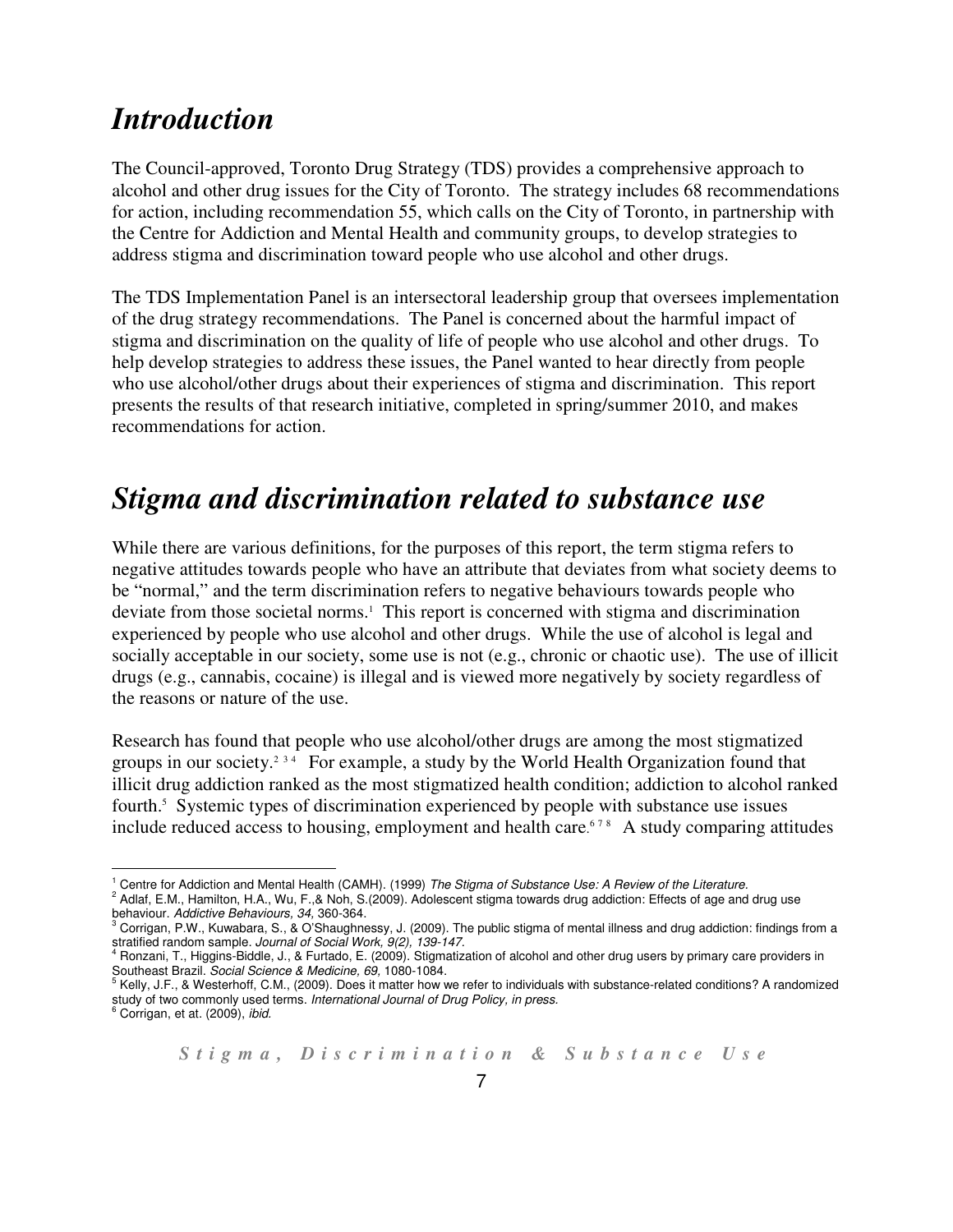<span id="page-7-0"></span>of health care providers toward people with diverse medical and mental health conditions found that the most severe judgements and the highest rate of rejection were for people with substance use issues.<sup>9</sup> Another study found that compared to people with mental health issues, people who use alcohol/other drugs were viewed as more dangerous, which led to increased social avoidance and isolation.<sup>10</sup> The stigmatization of people with substance use issues is linked to a societal belief that they are to blame for their own behaviours and any resulting consequences.<sup>11 12 13</sup>

Overall, there is limited research specific to stigma experienced by people who use alcohol/other drugs. There is also a lack of research about strategies to reduce stigma from the perspective of people who are stigmatized. More targeted research is needed in these areas. The current research project is intended to contribute to this knowledge base.

### *Purpose of the research*

The purpose of this research project was to hear directly from people about their experiences with stigma and discrimination related to their substance use. This information will be used to help develop strategies to address these issues as part of implementing the Toronto Drug Strategy. The specific objectives of the research were to:

- 1. Identify the types and sources of stigma and discrimination experienced by people who use alcohol/other drugs;
- 2. Document the impact of these experiences of stigma and discrimination; and,
- 3. Identify strategies to help reduce the negative impacts of stigma and discrimination.

### *How the research was conducted*

A subcommittee of the Toronto Drug Strategy Implementation Panel led this research project with policy and research support from the Toronto Drug Strategy Secretariat, which is the staff team in Toronto Public Health that supports implementation of the drug strategy. The Planning and Policy Professional Practice Unit in Toronto Public Health approved the research plan.

<sup>7</sup> Link, B.G., Struening, E. L., Rahav, M., Phelan, J.C., & Nuttbroack, L. (1997). On stigma and its consequences: Evidence from a longitudinal study of men with dual diagnoses of mental illness and substance abuse. Journal of Health and Social Behaviour, 38,

<sup>177-190.&</sup>lt;br><sup>8</sup> Luoma, J.B., Twohig, M.P., Waltz, T., Hayes, S.C., Roget, N., Padilla, M., & Fisher, G. (2007). An investigation of stigma in individuals receiving treatment for substance abuse. Addictive Behaviours, 32, 1331-1346.

<sup>&</sup>lt;sup>9</sup> Rozani, et al. (2009), *ibid.* 

<sup>&</sup>lt;sup>10</sup> Rozani, et al. (2009). ibid.

 $11$  Adlaf, et al. (2009), *ibid* .

<sup>&</sup>lt;sup>12</sup> Lavack, A. (2007). Using social marketing to de-stigmatixe addictions: a review. Addiction Research and Theory. 15(5), 479-492. <sup>13</sup> Ronzani, et al. (2009), *ibid.*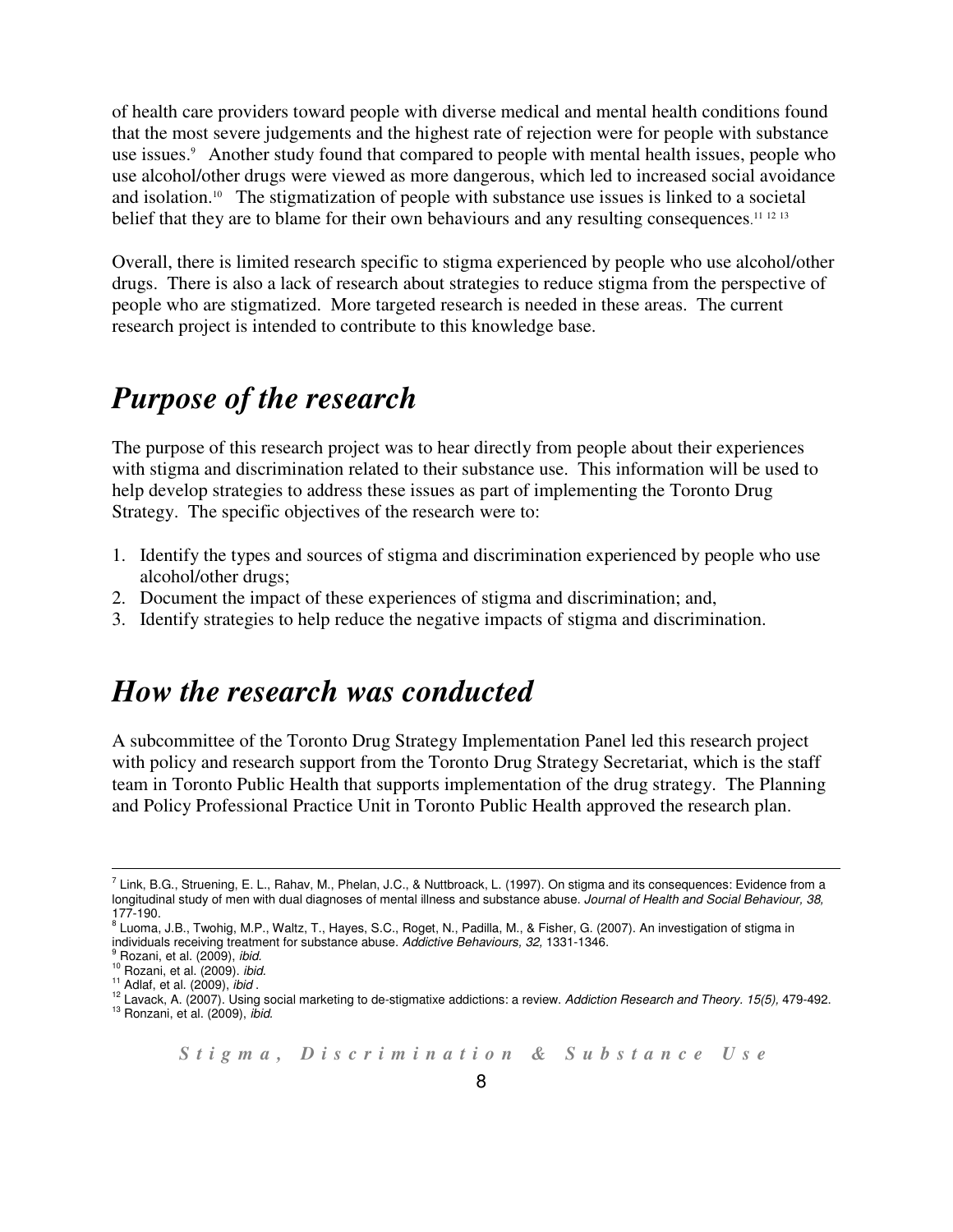<span id="page-8-0"></span>Qualitative data were gathered through focus groups with people who have experienced stigma and discrimination related to their use of alcohol/other drugs. Some quantitative data were also collected through a short information survey completed by focus group participants. The focus group questions and the information survey are attached in the appendix of this report.

A total of six focus groups were held at a range of community-based agencies across Toronto, with a total of 60 participants. The main focus of this study was on people who are homeless and/or otherwise living in poverty as they represent the most marginalized group of people who use drugs in our society. A pilot focus group was conducted to ensure validity and reliability of the questions and minor adjustments were made for future sessions. The agencies selected included shelters, drop-in centres, and treatment programs, and were located in both the inner core and outer areas of the city. Focus group participants represented a broad diversity of people, including men, women, youth, pregnant and parenting women, First Nations people, and minority ethno-cultural groups.

Focus group participants were recruited by designated staff at each agency. To be eligible to participate, people were to have used alcohol/other drugs in the previous six months, had experienced stigma and discrimination related to their substance use, and were capable of giving informed consent. Prior to the focus group, each participant completed a short survey that included demographic information on age, gender and housing status and area of residency in the city. The groups were co-facilitated by a staff member or peer worker at each of the participating agencies, and a Masters of Social Work intern who was part of the research team for this study. The groups ranged in size from five to 12 participants. Participants received a \$20 honorarium and two transit tokens for their time.

Responses to the focus group questions were transcribed from digital recordings, analyzed and grouped according to emergent themes. Information from the demographic surveys was collated and summarized.

### *Limitations*

Limitations that may affect the validity of the findings include the ability to generalize results, self-report bias, and selection bias. The study included 60 participants, and it could be argued that the patterns of stigmatization and discrimination may not reveal a complete picture with this sample size. However, the recruitment of a broad diversity of people (e.g., men and women, adults, youth, people who live inside and outside the downtown core, First Nations communities, ethno-cultural communities) minimizes this limitation.

The data collected for this study was based on retrospective self-reports. The reliability of selfreports from drug users is often assumed to be poor. However, a study of injection drug users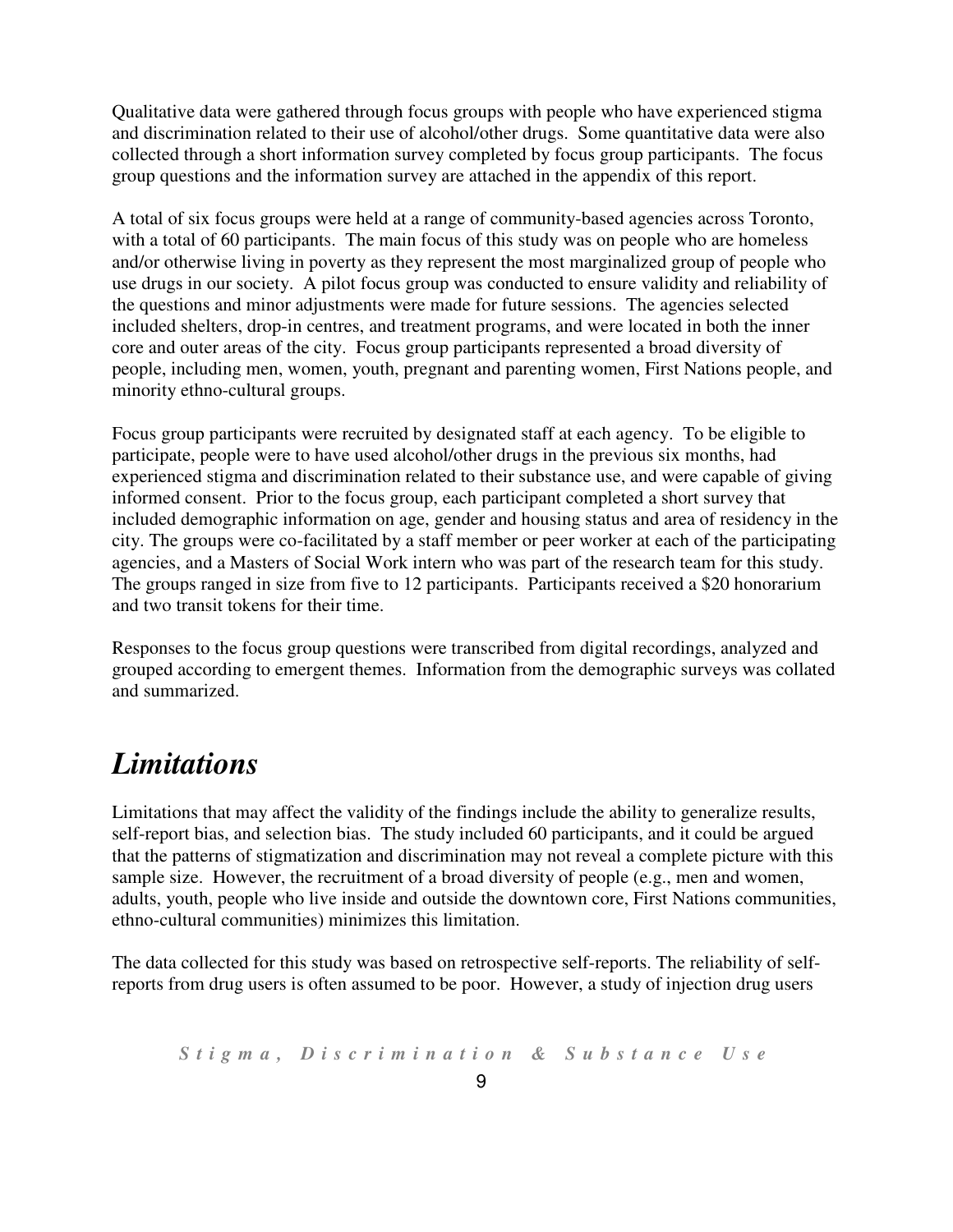<span id="page-9-0"></span>(IDUs) assessed the reliability of self-reports of demographics, drug-related and sexual risk behaviours found that self-reports are generally accurate and reliable.<sup>14</sup>

Finally, because the participants were clients of the agency where the group was held and likely know the staff co-facilitating the session, it is possible their input may be affected. To help minimize this possibility, the Masters of Social Work intern, who was the lead facilitator and had no prior involvement with the agencies or their clients, made time at each session for participants to speak with her in confidence. A benefit of agency staff co-facilitating the session is that participants may have established a trusting relationship with them, which may increase their feelings of safety in the group. The participatory component of this research (the involvement of community agency staff in conducting the research) reflects accepted methodologies of community-based research. All participating agency staff were briefed on a standardized protocol for conducting the focus groups.

### *Results*

A summary of the information collected through the demographic surveys and the key themes emerging from the focus group discussions are presented in this section of the report. Analysis of the results and recommendations for future action are discussed in the following section.

#### **Who we heard from**

As noted previously, all focus group participants had experienced some form of stigma and discrimination related to their substance use in order to be eligible to participate in the study. Out of the 60 participants, all but one voluntarily completed a short demographic survey, the results of which are described below.

#### **Gender**

The majority of focus group participants (63.7%) were male; 37% were female. Efforts were made to recruit people who identify as transgendered or transsexual, but they were not successful.

#### **Age**

As shown in Table 1, the majority of focus group participants were over the age of 40 (54%). One-quarter (24%) of participants were youth (defined as between the ages of 16 and 25). The remaining participants (17%) were in their thirties.

| <b>Table 1: Age Distribution</b> |                                        |            |  |
|----------------------------------|----------------------------------------|------------|--|
| Age<br>Range                     | <b>Number of</b><br><b>Respondents</b> | Percentage |  |
| 19 and<br>under                  | З                                      | 5%         |  |
| $20 - 24$                        | 11                                     | 19%        |  |
| $25 - 29$                        | 3                                      | 5%         |  |
| 30-39                            | 10                                     | 17%        |  |
| 40 and<br>over                   | 32                                     | 54%        |  |

<sup>&</sup>lt;sup>14</sup> Goldstein MF, Friedman SR, Neaigus A, Jose B, Ildefonso G, Curtis R. (1995). Self-reports of HIV risk behavior by injecting drug users: Are they reliable? Addiction. Aug; 90(8): 1097-104.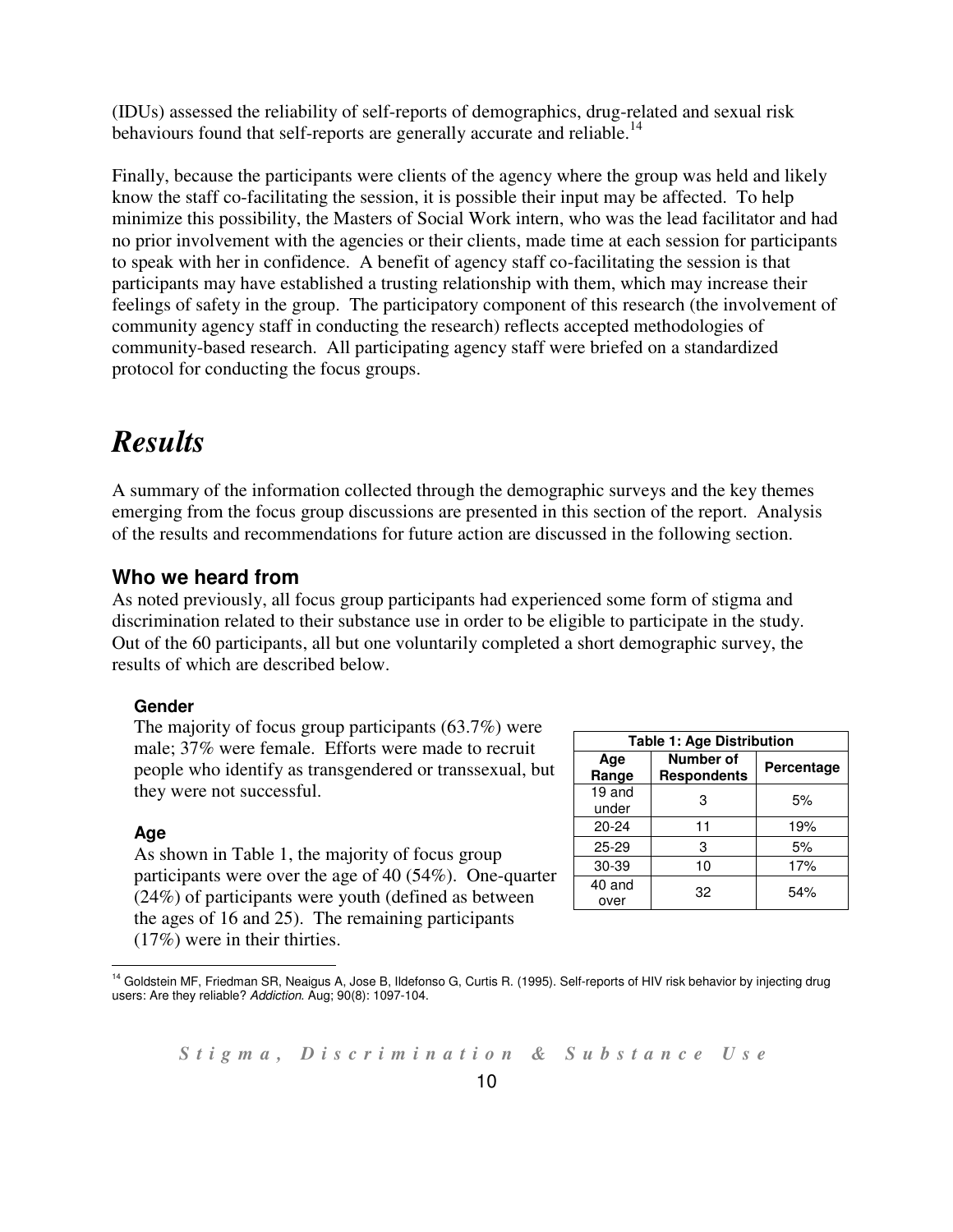#### **Ethno-cultural identity**

The majority of focus group participants (64%) identified themselves as "white or Caucasian." In addition, 20% of participants identified as First Nations/Metis/Inuit, 14% identified as "black," and 2% identified as "other," specifically African.

#### **Source of income**

As indicated in Chart 1, most focus group participants were living in poverty and relied on

some form of social assistance as their main source of income. Twenty-six participants were in receipt of Ontario Works, and 19 were in the Ontario Disability Support Program.

Eight people were employed, two were receiving pensions and seven individuals did not have any source of income. Three participants indicated "other" as their source of income, which included receiving money from



friends, sex work, and one unspecified response.

#### **Housing status**

As shown in Table 2, most participants (61%) lived in marginal or unstable housing

conditions, including shelters, motels, staying with friends or relatives, or living on the street. One individual had been in jail. Forty percent, or 21 of the focus group participants, had their own apartment or house, although the quality and security of this accommodation is not known. One person in this group had a supportive housing unit.

#### **Area of residency**

Participants were asked what area of Toronto they lived in. The majority of participants (63%) lived outside the downtown core with 25% coming from the Scarborough area, 12% from York, 12% from Etobicoke, and 8% from North York. A total of 37% of participants lived in the inner core of the city or "downtown."

| Table 2: Accommodation in past three months<br>* More than one answer can be selected |                                 |            |
|---------------------------------------------------------------------------------------|---------------------------------|------------|
| Accommodation                                                                         | Number of<br><b>Respondents</b> | Percentage |
| Own apartment/house                                                                   | 20                              | 38%        |
| Shelter/hostel                                                                        | 9                               | 17%        |
| Rooming/boarding house                                                                | 8                               | 15%        |
| Street                                                                                | 5                               | 9%         |
| Parent(s)/relative's<br>house/place                                                   | 4                               | 8%         |
| Friend's place                                                                        | 4                               | 8%         |
| Supportive housing                                                                    |                                 | 2%         |
| Hotel/motel room                                                                      |                                 | 2%         |
| Jail/prison/correctional<br>facility                                                  |                                 | 2%         |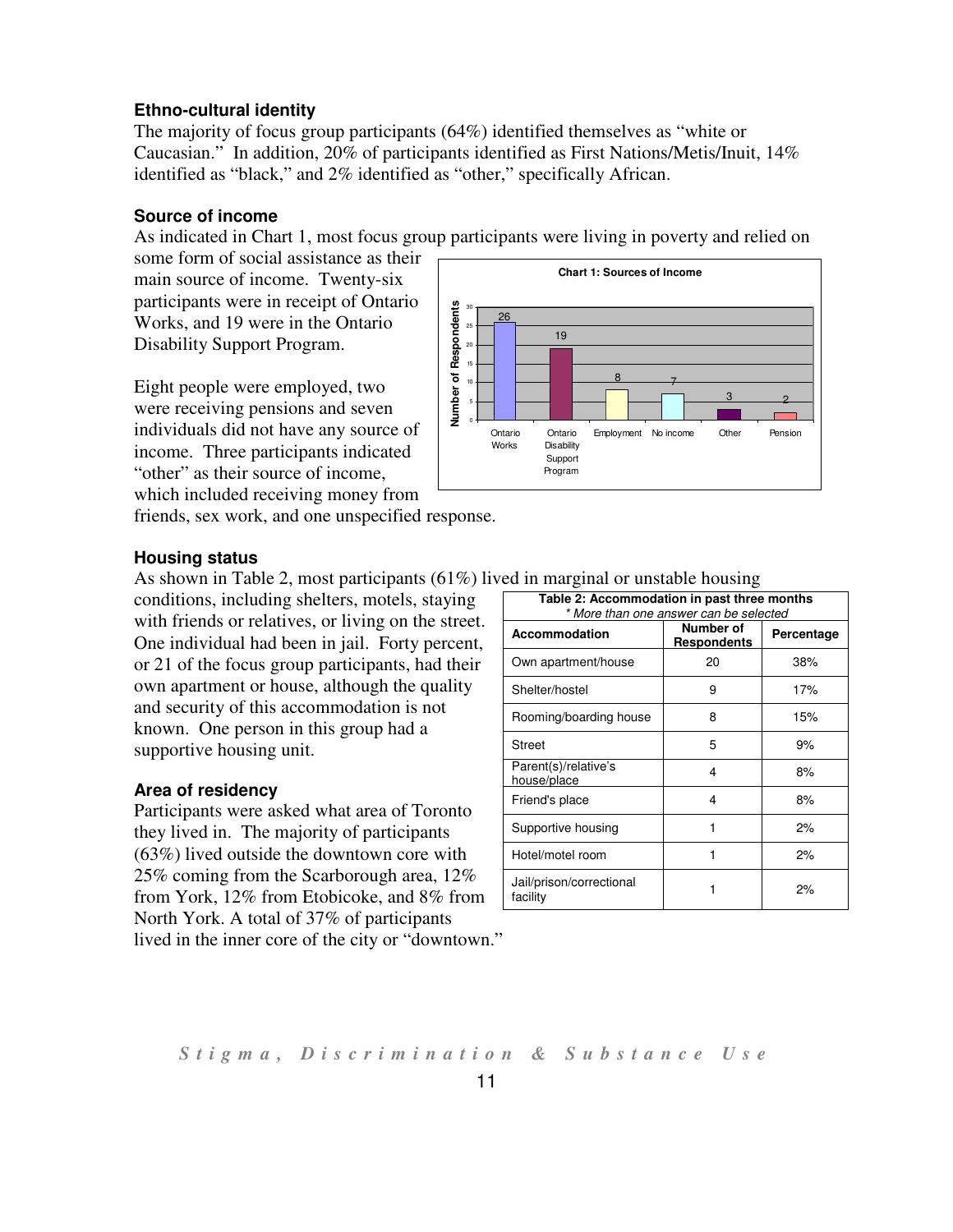#### **Experiences of stigma and discrimination**

As mentioned, a main goal of this research project was to capture people's experiences of stigma and discrimination related to their substance use. Focus group participants shared a broad range of experiences about the types, sources and impacts of stigma and discrimination, which are summarized below.

#### **Family and friends**

The most significant source of stigma and discrimination with the most negative impact identified by focus group participants was family members. Participants described incidents of being cut off from family connections, a lack of support, and negative judgements not only about their behaviour but also about their character.

*"My brother doesn't want to talk to me because I've used [drugs]."* 

*"I'm outcast from the family because I'm an alcoholic."* 

*"Your mom, your dad, your brother, your sister… they say you're a worthless piece of crap, and they want nothing to do with you."* 

*"My family, that's where I get it all from. I'm a whore, I'm a thief, I run the streets, I'm a crackhead, I'm dirty, I'm no good."* 

For some participants, family members were seen as the most discriminatory because they were the only people in their lives aware of their history of substance use.

*"I get a lot, mainly from my family, because I don't tell other people what I do."* 

*"I don't look like a crackhead, do I? I've been smoking it for 20 years. I don't get discriminated by cops because I don't look it, I don't play that part. It's my family, because they know. They disowned me."* 

Friends were another source of discrimination raised by focus group participants, specifically people they knew before they started using alcohol/other drugs and whose friendships they had lost because of their substance use.

*"Friends leave you, 'cause once they find out you smoke, and they don't smoke they're like 'OK, your not in our clique no more."*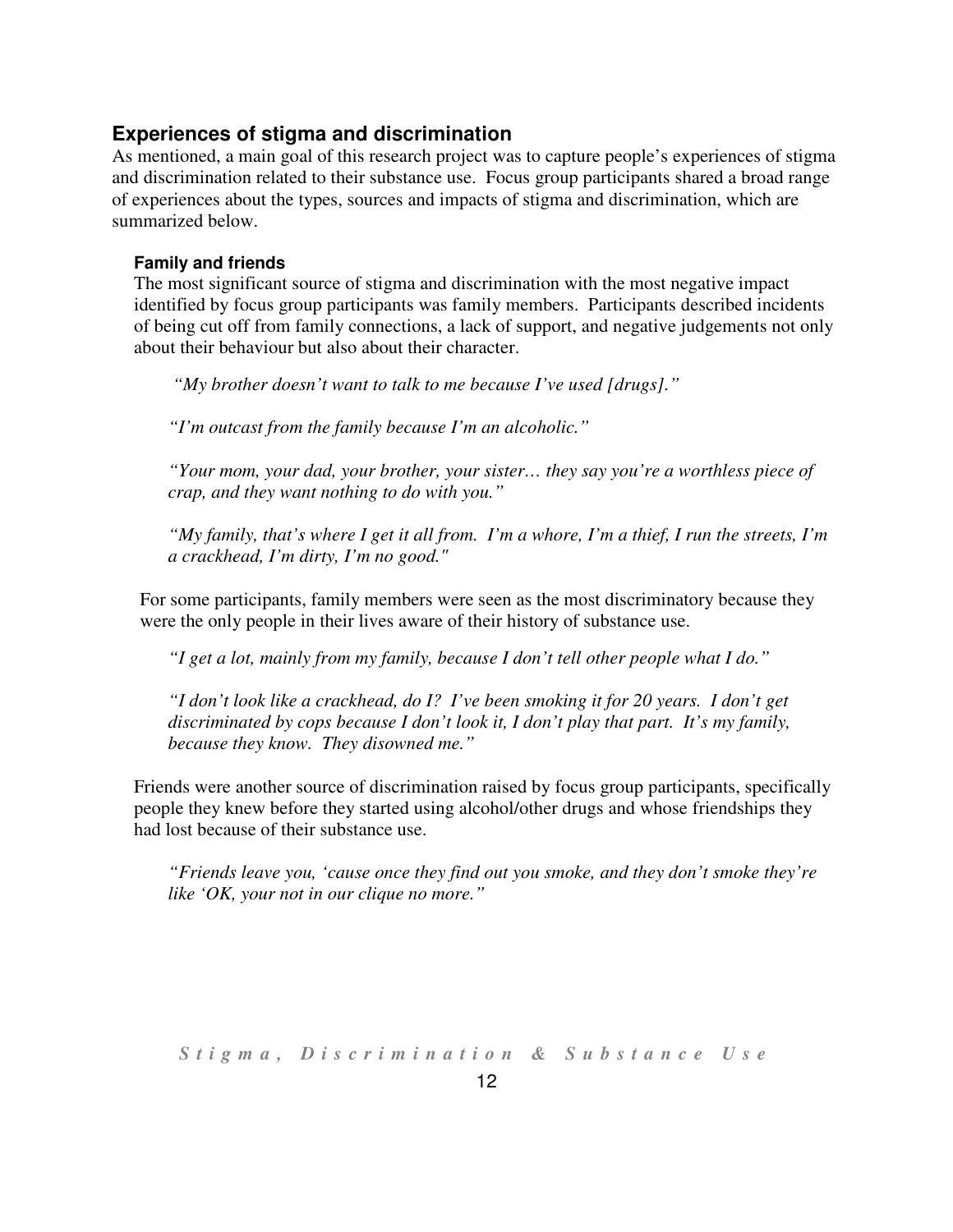#### **Community and society**

A common theme throughout the focus group discussions were experiences of stigma and discrimination by "everybody, everywhere." Participants felt that discrimination against people who use alcohol/other drugs is deeply ingrained in our society, that it is socially acceptable, and therefore, cannot be eliminated.

*"Discrimination is everywhere when it comes to drugs. You walk down the street and people judge you."* 

*"Everybody discriminates – the whole world."* 

*"Society is very judgmental of us."* 

Some participants expressed a sense of hopelessness that they could have the same opportunities and advantages as other people in the community.

*"You don't even bother applying for a lot of things, because you just know it's not worth the trouble. People are not going to give you a chance."* 

#### **Health and social service providers**

Another major source of discrimination raised by focus group participants was health care providers, including hospital and primary care physicians, nurses, and hospital security staff. Participants felt that their medical concerns were not taken seriously, and that physicians believed they were only there to get drugs.

*"[---] hospital has labelled me as narcotics seeking. It's on file there, so I don't bother going there anymore."* 

*"They won't even give you a pain killer because they take one look in your eyes and say "Oh, you're a druggie."* 

Some participants described being denied access to health care and receiving poor treatment from hospital staff.

*"If I walked into a doctor's office trying to get a new family doctor, they'd say "Oh, we're booked". Meanwhile, someone who's already a patient there just told me that he's taking patients."* 

*"It's hard to get a doctor when you're a drunk."* 

*"I slashed my wrists in the emergency room. They sewed me up, threw me out on the side walk and told me never to come back, even if I was dying."*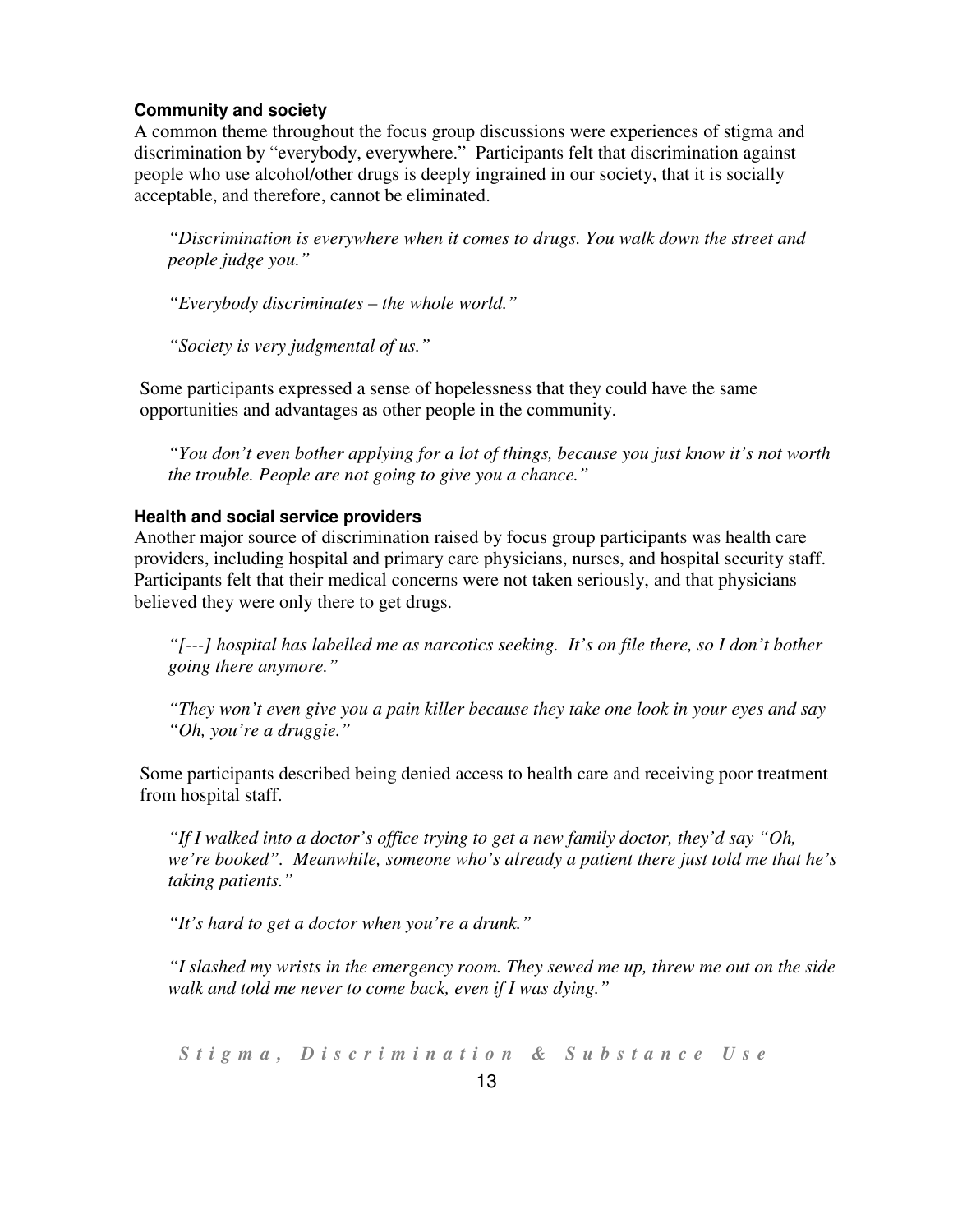*"I've been thrown out of the hospital. I've been thrown out in a hospital gown by security guards."* 

Because of the negative experiences participants had in the health care system, some people stopped trying to use these services.

*"I don't go to hospitals."* 

*"I stopped getting health care because of it [discrimination]."* 

*"I should have a cast on my hand now, but I don't."* 

Participants also talked about discrimination by staff in emergency shelters and social assistance programs (e.g., Ontario Works and the Ontario Disability Support Program). Some participants said they did not trust shelter workers and were not comfortable talking to them about their issues. Participants felt these workers had significant power over their lives as they controlled their access to basic needs such as income and shelter, and therefore, discrimination from these sources had a particularly negative impact.

#### **Law enforcement**

Another common theme raised in the focus group discussions was discrimination by police officers. Some participants felt they were unfairly targeted or "profiled" by the police because of their history of alcohol/other drug use.

*"When I walk outside, the police jack me up because I'm a drug user. It's not right."* 

*"When the cops pull me over they think I'm guilty when I'm not guilty of anything."* 

*"Sometimes when I'm in the park drinking beer some big cop comes up to me, kicks the bag, and says, "Where's the crack?"* 

#### **Landlords/housing providers**

Participants also raised the issue of discrimination by landlords and housing providers that they felt was related to their substance use. Participants described difficulties in finding and maintaining stable housing because landlords would either reject their application for housing, or later evict them because of their substance use.

*"When you have alcohol and drug problems, it's hard to get housing…unless you can get it by doing paper work only – if they don't see you."*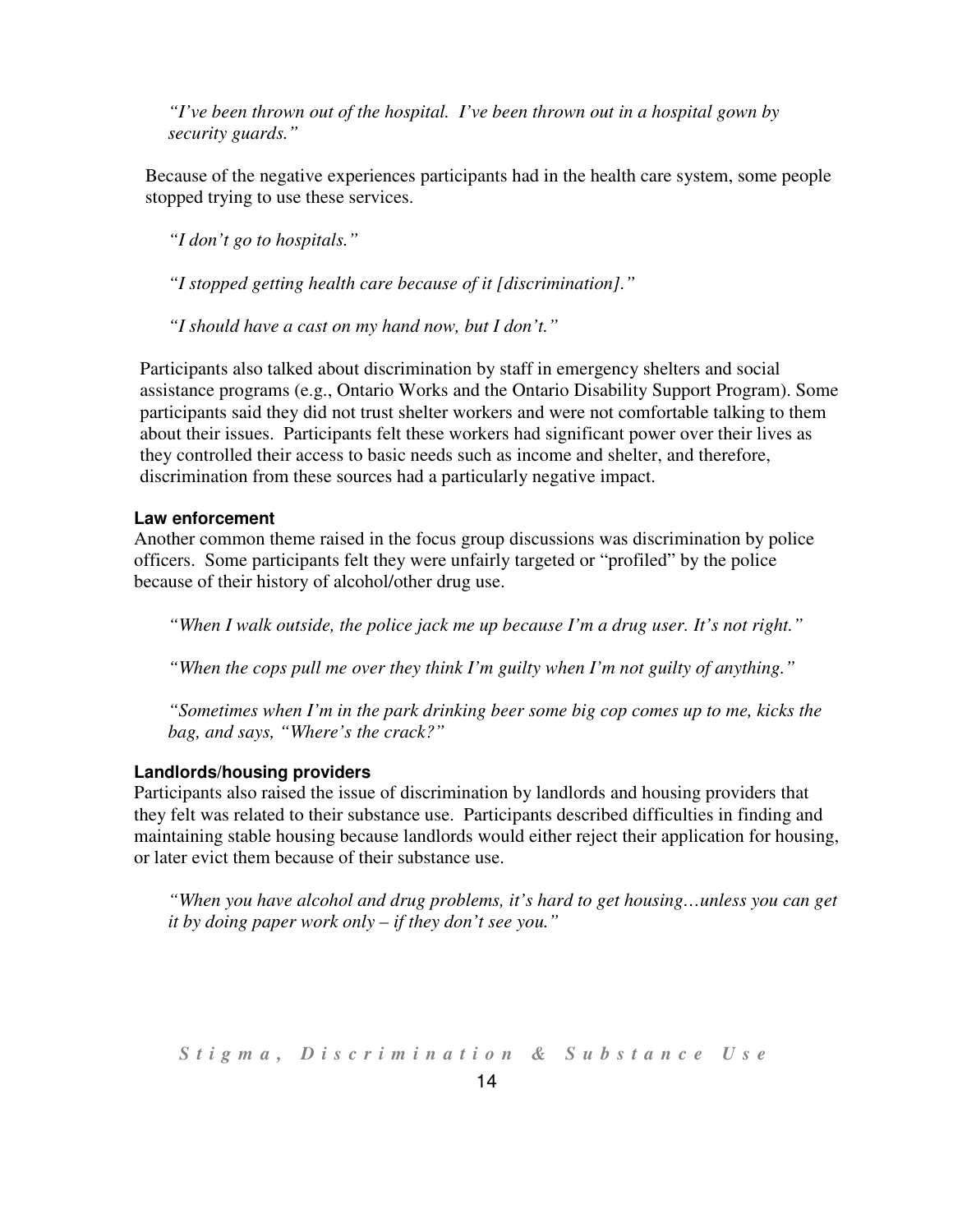#### **Teachers and employers**

Some focus group participants identified teachers as a source of discrimination in their lives because of threats of suspension or expulsion from school if they continued their substance use. Participants felt a better approach would be for principals and teachers to talk with youth about why they are using alcohol/other drugs rather than disciplining them or taking a hard line approach.

*"Teachers should probably do counselling to find out why we are using [drugs]."* 

Several participants had been employed in the past but were dismissed by employers because of their substance use.

*"I lost a job because my boss didn't like weed but I wouldn't smoke when it was time to work."* 

#### **Additional forms of discrimination**

A key theme that emerged across the focus group discussions was that people experienced multiple forms of discrimination, including classism, racism, sexism and ageism, in addition to the discrimination they felt was specifically related to their substance use.

As noted, the majority of focus group participants were living in poverty with either Ontario Works or the Ontario Disability Support Program as their source of income. Some participants felt the discrimination they experienced because of their substance use was heightened because of their poverty.

*"A lot of people who [use drugs] are disadvantaged, in a bad position. Why are you cracking down on these people? They don't need stress from people judging them."* 

Participants also felt there was a double-standard with respect to income, highlighting the fact that upper and middle class people also use drugs and yet participants felt these individuals did not experience the same levels of discrimination.

*"I know more lawyers and judges that snort coke that you could shake a fist at."* 

Some of the racialized<sup>15</sup> focus group participants felt that the stigma and discrimination they experienced related to their substance use was more severe because of their race or ethnicity. Some of these participants felt they were penalized more harshly than Caucasian/white people for their substance use, and were unfairly targeted or "profiled" by police.

<sup>&</sup>lt;sup>15</sup> Racialization refers to people who receive or experience different treatment or denial of rights or privileges by individuals and institutions because of their race.

*S t i g m a , D i s c r i m i n a t i o n & S u b s t a n c e U s e*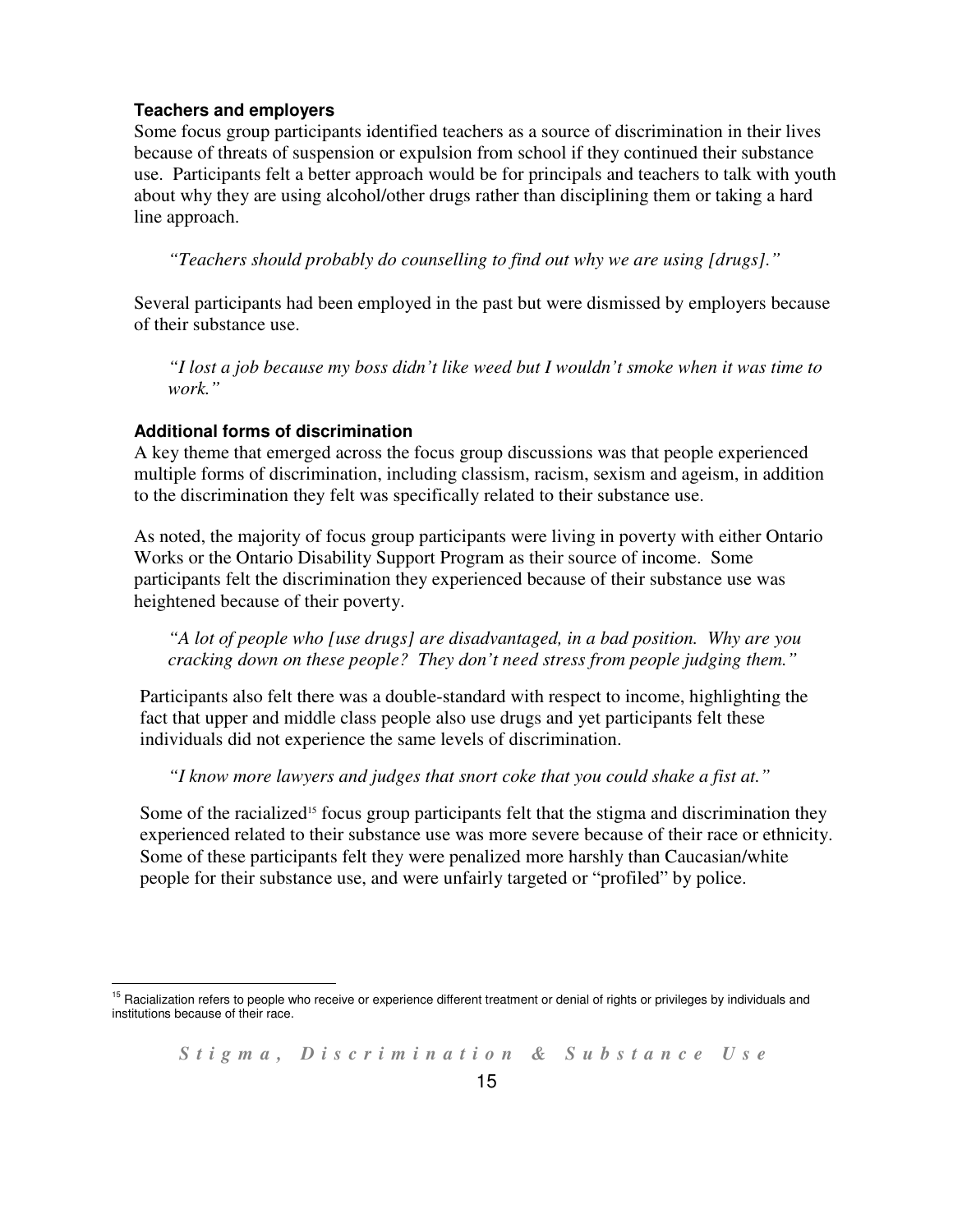*"Sometimes being black, you can't be 'chillin' with people on the street. 'Cause on my street, if I'm seen chillin' with certain white people the cops would just pull me aside and see if I'm selling crack or something."* 

*"I'm Native and they assume I have an alcohol problem. They figure I'm a drunken Indian, which is pretty awful."* 

Some of the women in the focus groups felt that their gender was an issue with respect to the level of discrimination they experienced. These participants felt that stigma and discrimination was "worse for women" and that it increased when they became pregnant and had children.

*"If you're pregnant and smoking drugs, people say 'are you stupid?'"* 

*"People look at you like you're the worst mother in the world."* 

Discrimination by child welfare workers was highlighted as a key source of discrimination by these women who felt that the workers did not understand substance use issues. Some women felt this lack of awareness influenced the types of protection orders they received. For example, women were frequently required to attend drug treatment but doing so did not necessarily decrease the involvement of the child welfare system.

*"I don't think they [child welfare] really understand what we're going through. They don't really understand what type of life we have or what we've been through."* 

*"There are people who are trying to make a change, who are doing everything in their willpower to stay better. They are trying to be good parents and they deserve their children, and they still can't get them because [child welfare] thinks they're not doing enough. When is it ever enough?"* 

Finally, participants at either end of the age spectrum felt that their age affected the intensity of stigma and discrimination they experienced.

*"A lot of younger people get in trouble for stuff like drugs way easier."* 

*"The older the person is that is using [drugs], the more they're discriminated against."* 

#### **Negative self-esteem and self-stigma**

The most common impact of stigma and discrimination raised by focus group participants was poor self-esteem. People talked about feelings of worthlessness and powerlessness over their lives, and how they had come to believe the negative opinions that other people had of them because of their substance use. The internalization of the negative views of others is referred to as "self-stigma."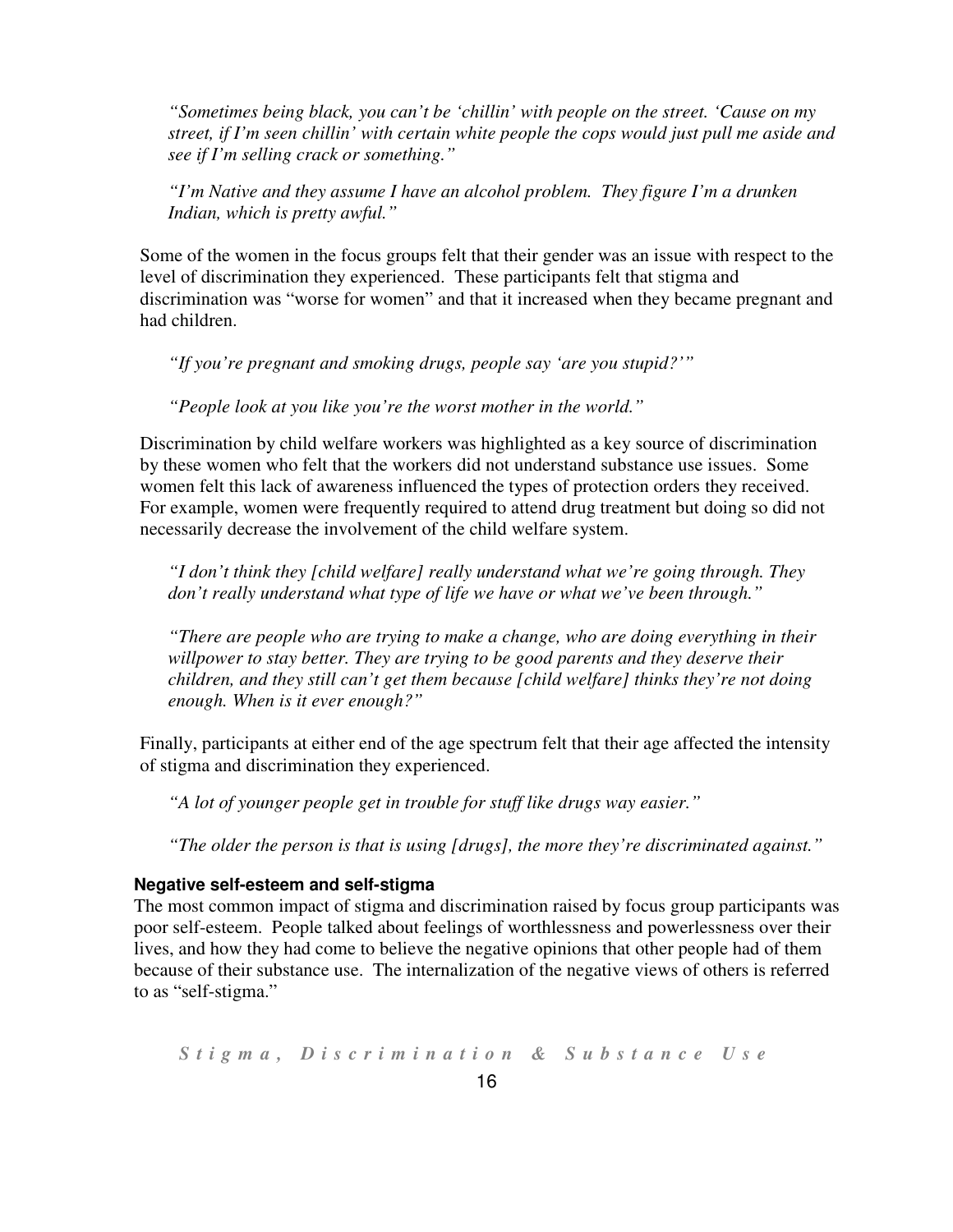*"Once they put it in your head so many times you hear it over and over. It's like a recording in your head; it won't stop. Like, 'I'm a crackhead, I sell my body.' Once you keep hearing this recording over and over, this is what you start to believe. You start to believe this is what you are, and you're worthless."* 

*"Sometimes I think I'm a crackhead and that's all I am."* 

*"Worthlessness - I suffer because of what I do to get drugs."* 

*"It [discrimination] makes me feel powerless sometimes. It makes me feel worthless. It makes me feel stupid."* 

Some participants tried to rise above the stigma and see themselves more positively.

*"It impacts your self-esteem. You get treated like a piece of shit all the time, and you're sitting there wondering why. I'm a fairly educated guy. I worked my way through the work force and ended up making over \$80,000 one year. Why am I getting treated like a piece of shit?"* 

*"I'm better than that, and I'm a good person. I can do better than this."* 

#### **Coping with stigma and discrimination**

Focus group participants were also asked what they did to help cope with the stigma and discrimination they experienced as a result of their substance use.

#### **Increase their substance use**

The most common strategy used for coping with the negative feelings associated with stigma and discrimination was to continue or to increase their use of alcohol/other drugs in an effort to "numb the pain."

*"I use more drugs and alcohol to numb the pain."* 

*"You run and you use, that's how you cope with it."* 

*"I cope by getting high."*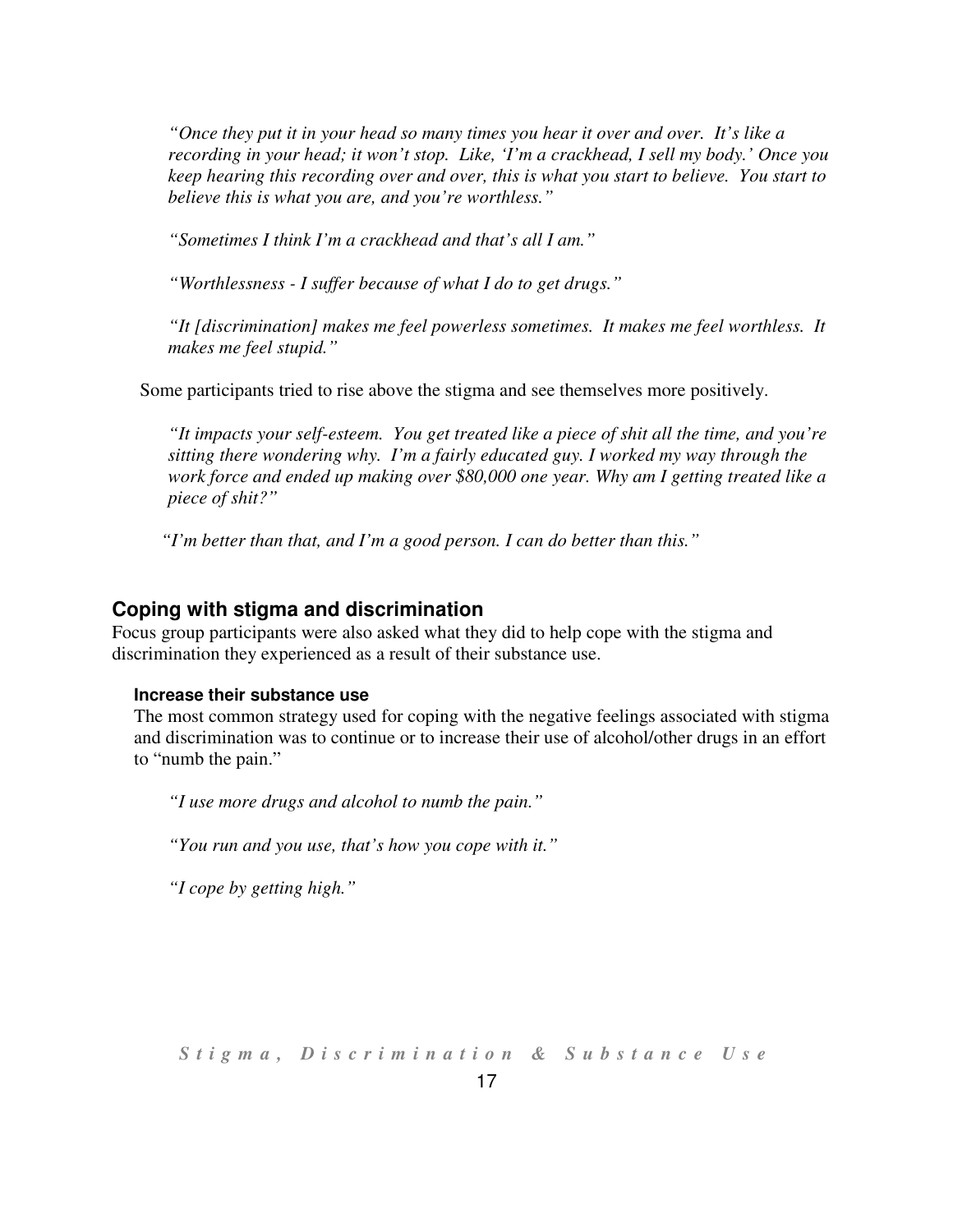#### **Seek support from peers**

The second most frequently mentioned way of coping was to turn to other people who use alcohol/other drugs as a source of support. Participants felt that because their peers had similar experiences that they would be less judgmental and better able to understand what they were going through.

*"I find comfort in confiding in other people that use."* 

*"I can talk to my dad, because he smokes [marijuana]."* 

*"I have more family on the street than I feel I have with my own relatives."* 

#### **Seek support from helping professionals**

While some focus group participants had difficulty trusting workers (e.g., child welfare workers, emergency shelter staff), they did say staff and counsellors that dealt specifically with substance use issues were a source of support. Participants identified harm reduction workers and staff in drop-in centres most frequently as workers they could turn to for support.

*"I talk a lot to harm reduction people. If I have a problem, I can talk to them."* 

Participants also said they were more likely to seek support from a worker who had a history of alcohol/other drug use rather than someone they felt only had an academic understanding of substance use issues. A common theme through the discussions was the difference between "real life experience" and "textbook learning."

*"Textbook people who haven't been there, they don't know anything."* 

*"When you have a relapse, [workers] they hold it against you. I mean maybe some are able to understand what we're going through, but some go through the books and they don't really understand what type of life we have or what we've been through."* 

#### **Indifference**

Indifference was a strategy used by some participants to cope with the negative impacts of stigma and discrimination. People said they ignore or dismiss what other people said or how they acted as not important or relevant to them.

*"I just walk away from the situation and brush it off."* 

*"I just ignore it. I look where it's coming from."*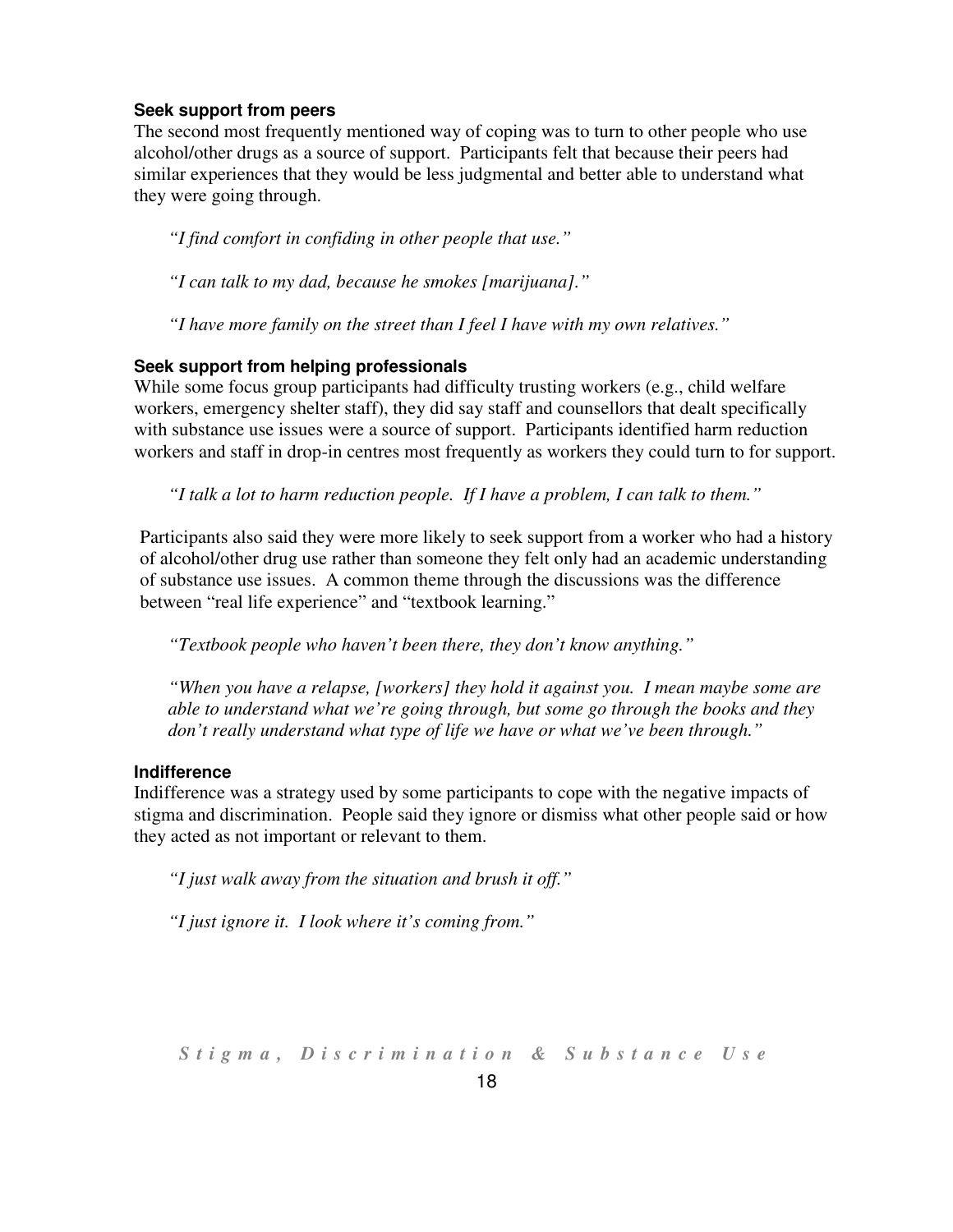#### **Advocate for their rights**

The least common coping strategy mentioned by focus group participants was advocating for their rights such as by making an official complaint against the individual or organization that was being discriminatory. But for some participants, this strategy was helpful.

*"If I had a real problem with an establishment or something, I'd just find the best advocate I could because everybody's got a boss, and just keep going up."* 

*"Some people file complaints because the police were constantly harassing them… you could file a complaint to your local police division."* 

Some participants raised concerns about taking this type of action including a fear that it would increase the discrimination or that the complaint would not be taken seriously. Specific examples included, individuals feeling that discrimination by police increased after a complaint was made, and being denied access to an emergency shelter after a complaint was made against a staff person in that shelter.

#### **Ideas for reducing stigma and discrimination**

Another important goal of this research project was to hear from people about what strategies they think could help reduce or eliminate stigma and discrimination related to substance use with a view to using this information help develop future Toronto Drug Strategy initiatives.

#### **Humanize people with substance use issues**

Humanizing people who use alcohol/other drugs was the most common suggestion for countering stigma and discrimination. Participants felt that they are viewed as "non-human," and this enabled other people to feel justified in discriminating against them. Participants wanted people in the community to understand that they are "human beings with feelings" and that discrimination affects them as negatively as it does anyone else.

*"We could be your mother, your daughter, your sister, your brother, your nephew, your niece, your whatever. And what if it were? How would you feel? People have feelings. We have feelings."* 

*"Treat me the way I would treat you. Because I have a drug problem doesn't mean I'm a bad person. It just means I'm a person who is sick and needs help."* 

*"We're human, we're just like them… we just have a disease."* 

*"Have people who use drugs go out and talk to people so they can see what it's like to have an addiction - that we are normal like everyone else."*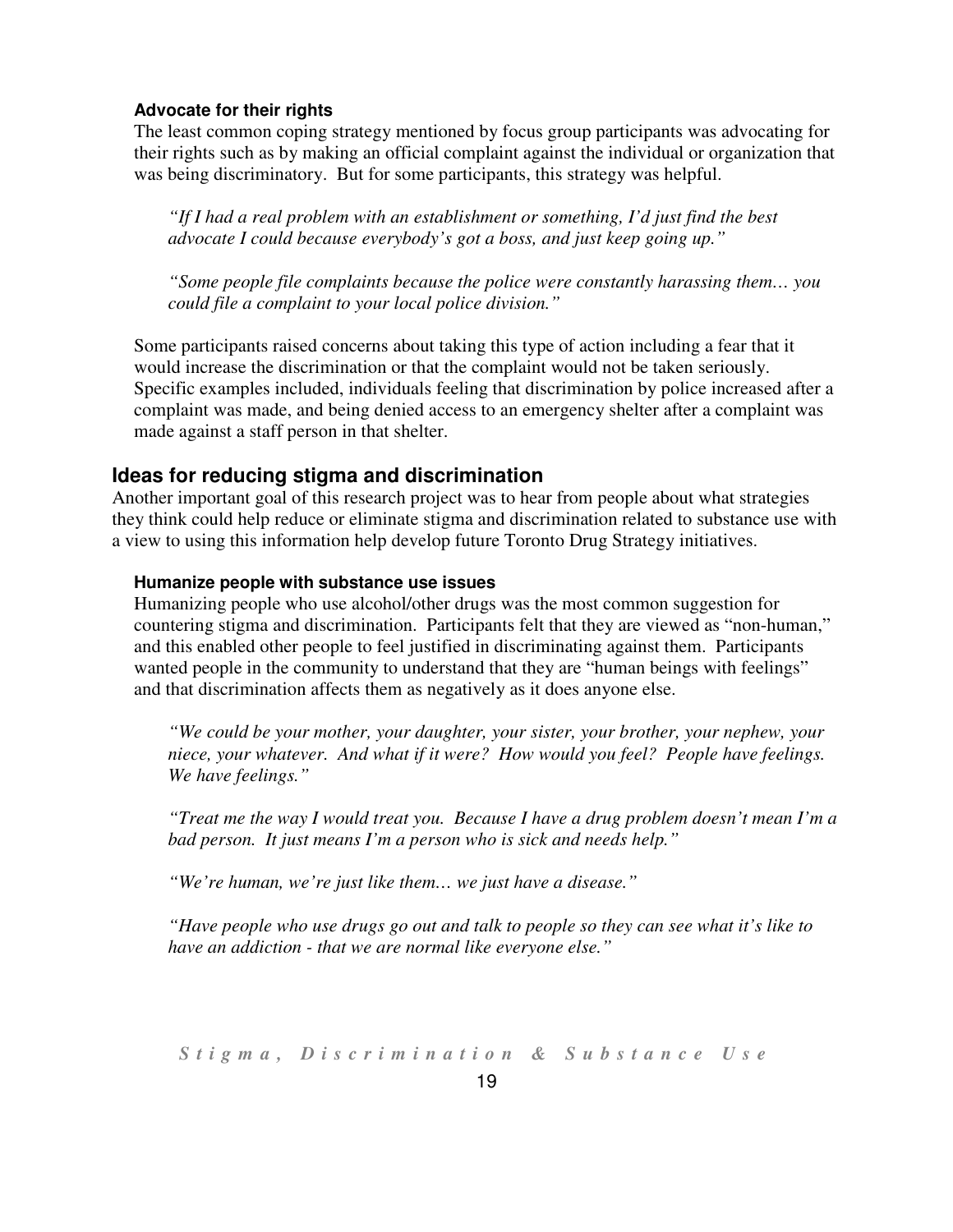#### **Education and training**

Focus group participants felt that educating professionals about why people use alcohol/other drugs could help lessen stigma and discrimination. They felt that if workers were better informed they would be more understanding of the varied and complex reasons for substance use. Some participants felt that anyone who works with the general public should be trained about this issue. Government employees (e.g., staff in the Ontario Disability Support Program and Ontario Works), emergency shelter workers, health care professionals, pharmacists, child welfare workers, law enforcement, and even staff in beer and liquor stores, were identified by participants as needing more education and training.

*"Educate them [workers] that people use [drugs] for many different reasons."* 

*"Drug use stems from something, and it supplements something."* 

*"My parents drank when I was a kid. I was around domestic violence and stuff."* 

*"I think they need to be informed about harm reduction."* 

Participants also suggested educating the general public about the roots of substance use through advertising campaigns. One idea was to develop a campaign to counter the National Anti-Drug Strategy public education campaign, one that would provide information that is fact-based and not fear-based.

#### **Nothing can be done**

A theme raised in every focus group session was a sense of hopelessness that anything could be done to change, reduce or eliminate stigma and discrimination against people who use alcohol/other drugs. Some participants felt that this type of stigma and discrimination is ingrained in every aspect of our society and that nothing can be done to change it.

*"To be honest with you, their opinion is their opinion. I don't think any of that will change."*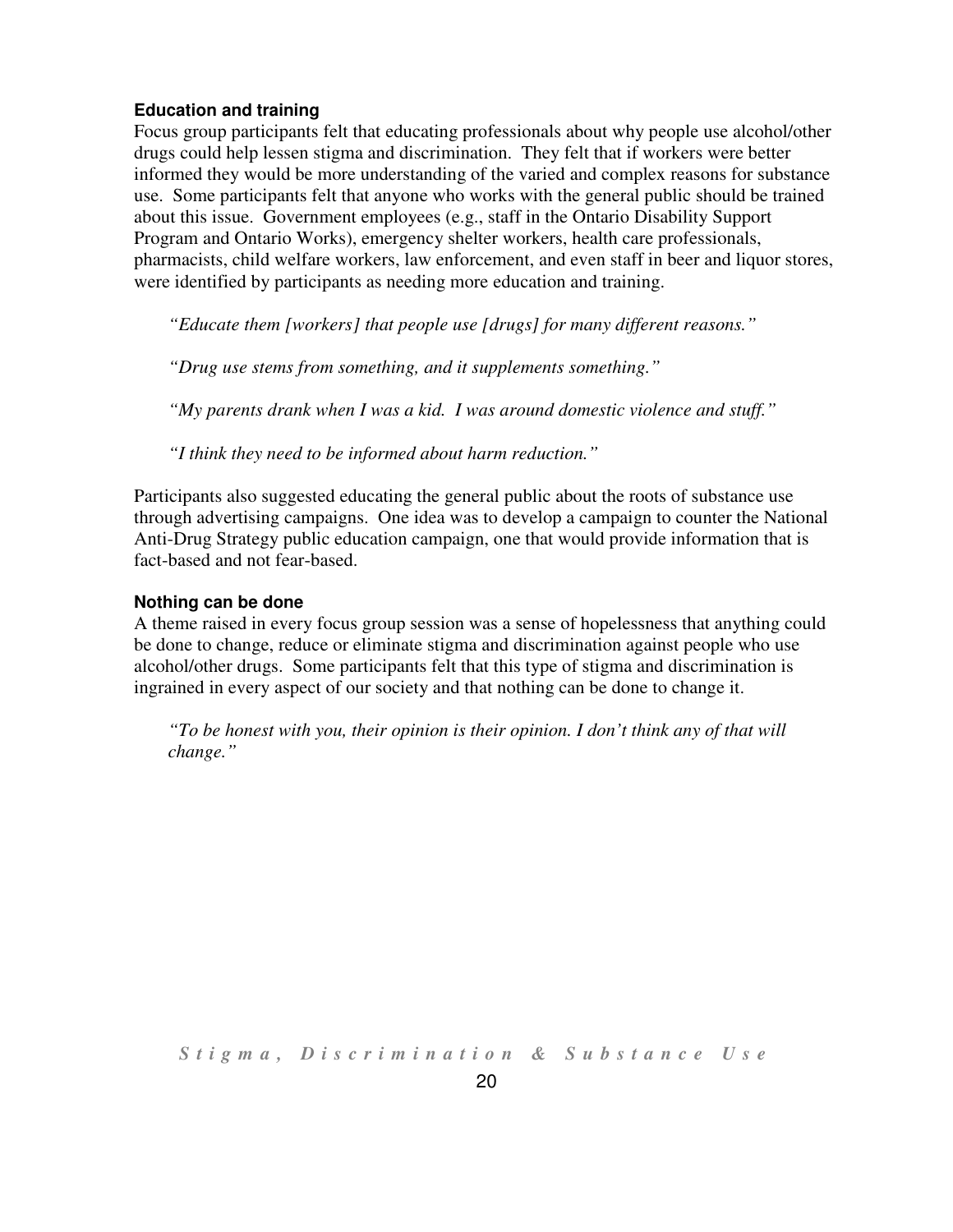# <span id="page-20-0"></span>*Discussion and recommendations*

The purpose of this study was to hear from people about their experiences of stigma and discrimination related to their substance use, including the types and sources, impacts, coping strategies, and ideas for addressing this issue. The study focused on people who were homeless or otherwise living in poverty as they are among the most vulnerable and marginalized in our society. The 60 people who participated in the focus groups represented a broad range of age, gender, geography of the city, and to some extent, ethnicity. This section of the report discusses the main themes that emerged from the research results.

#### **Families are the most significant source of discrimination**

A key finding of this research project was that family members were the most significant source of discrimination for people with substance use issues, with the most negative impacts. Focus group participants spoke about discrimination from many other people, including health care providers, social service workers, police, landlords, teachers, and the general public, but for them the most painful experiences involved their families.

*"Why don't the people I love support me? Why aren't they there? I have these strangers, these counsellors, and they try and help me but they don't know me. They don't love me and know where I'm coming from. I want the people who love me and the people I love to help me."* 

Participants described incidents of being cut off from their families, a loss of support and care, and being subject to negative and degrading labels and judgements. The estrangement and alienation from their families had a particularly negative affect on their self esteem and self worth. It also likely affected their resiliency and ability to cope with the range of issues related to their substance use issue. Family connection and support is a critical aspect of resiliency, especially for young people. One participant talked about how a lack of family support affected their goal to stop using drugs.

*"My family make it easier for me to relapse because they're not supportive, and because they put me down in such a way."* 

It can be challenging for families to support a family member with a substance use issue, especially without access to services and supports to help them do so. In Vancouver, a family support network called *From Grief to Action* has worked for many years to support families who have a loved one with a substance use issue as well as to advocate for broader, evidence-based action to expand prevention, harm reduction and treatment options.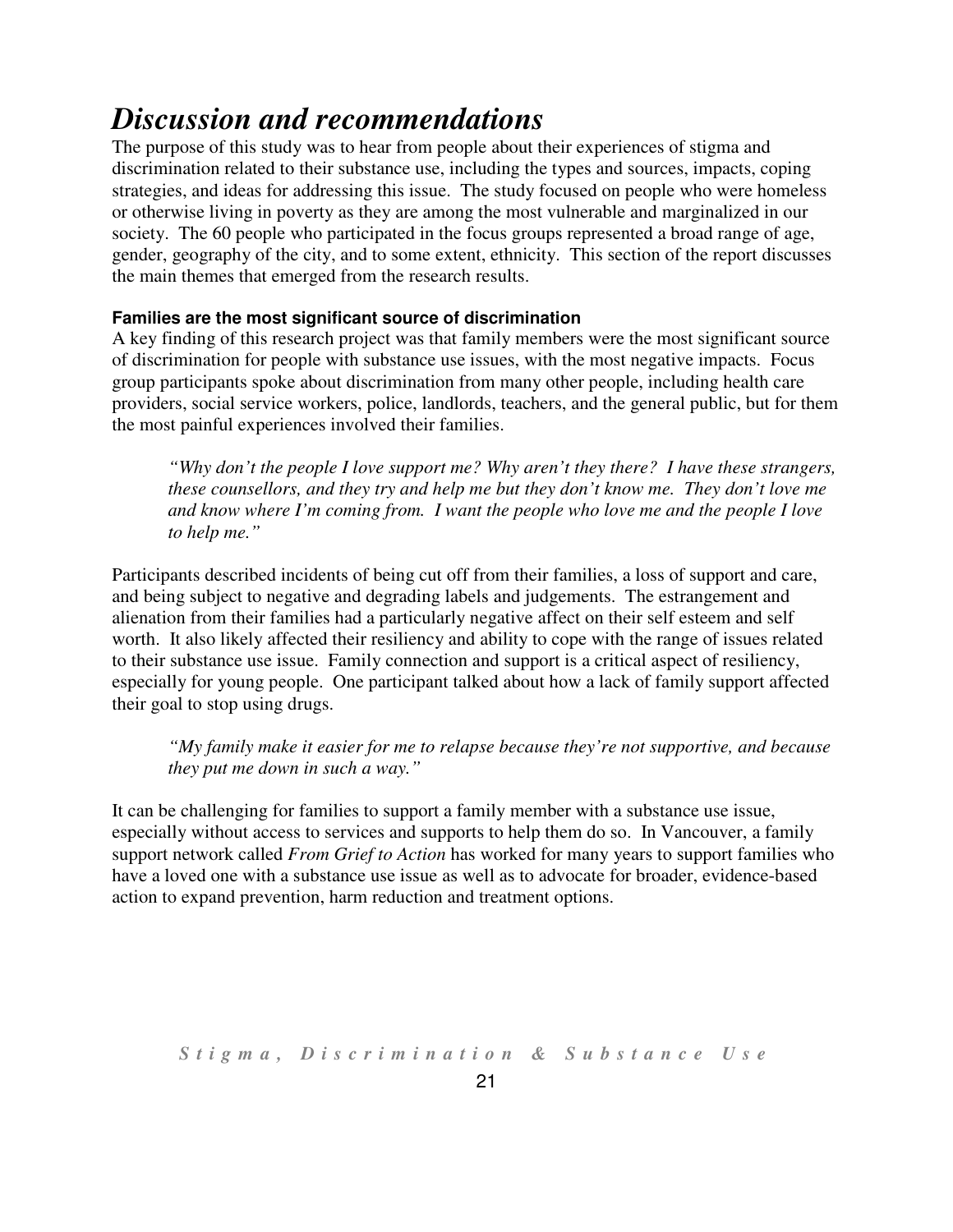#### **People are facing multiple forms of discrimination**

Another key finding of this study was that people are experiencing many types of discrimination at the same time and the compounded effect of this intensifies the severity of the stigma and discrimination. Participants talked about how their age (both young and old), gender (especially women who are mothers), and poverty added to the level of discrimination they experienced because of their substance use. Discrimination was also increased for racialized participants who felt they were treated more harshly than Caucasion/white people because of their race, especially by law enforcement.

It may be hard for people to determine the exact source of their discrimination. Is it because of their homelessness, their poverty, their age, their substance use, or some combination? In this study the focus was on the individual's experiences and perceptions of how they were treated by other people. It is possible that some of the behaviour of others may not have been intended as discriminatory. For example, the child welfare workers who were imposing strict protection orders may have felt justified in their role as protecting the child. However, stigmatizing behaviour is not a motivator for positive change. There are successful strategies and programs that focus on keeping children safe while also being supportive and empowering to the mother.

In Canada, people are protected from discrimination based on "*race, national or ethnic origin, colour, religion, age, sex, sexual orientation, marital status, family status, disability or conviction for an offence for which a pardon has been granted"* under the Human Rights Act. For many, the issue of substance use extends beyond the realm of health care and is now being framed as a human rights issue. Among the people who participated in this research project, there were very few who asserted their "rights" by lodging complaints against the individuals or organizations discriminating against them, in part because they felt this only made the discriminatory behaviour worse. Strategies that help people to assert their rights can help empower them and lead to better self esteem and a sense of confidence that they can take action to improve their lives.

#### **Negative self-esteem is the major impact of stigma and discrimination**

It was clear from participants in this study that the stigma and discrimination they experienced related to their substance use had an impact on all aspects of their lives. Impacts included the quality of their relationships and their ability to access services, resources and opportunities in the community. However, the most severe impact of stigma and discrimination was negative self esteem. Participants frequently shared feelings of worthlessness, powerlessness, and hopelessness.

*"Once they put it in your head so many times you hear it over and over. It's like a recording in your head that won't stop. Like, 'I'm a crackhead, I sell my body.' Once you keep hearing this recording over and over, this is what you start to believe. You start to believe this is what you are, and you're worthless."*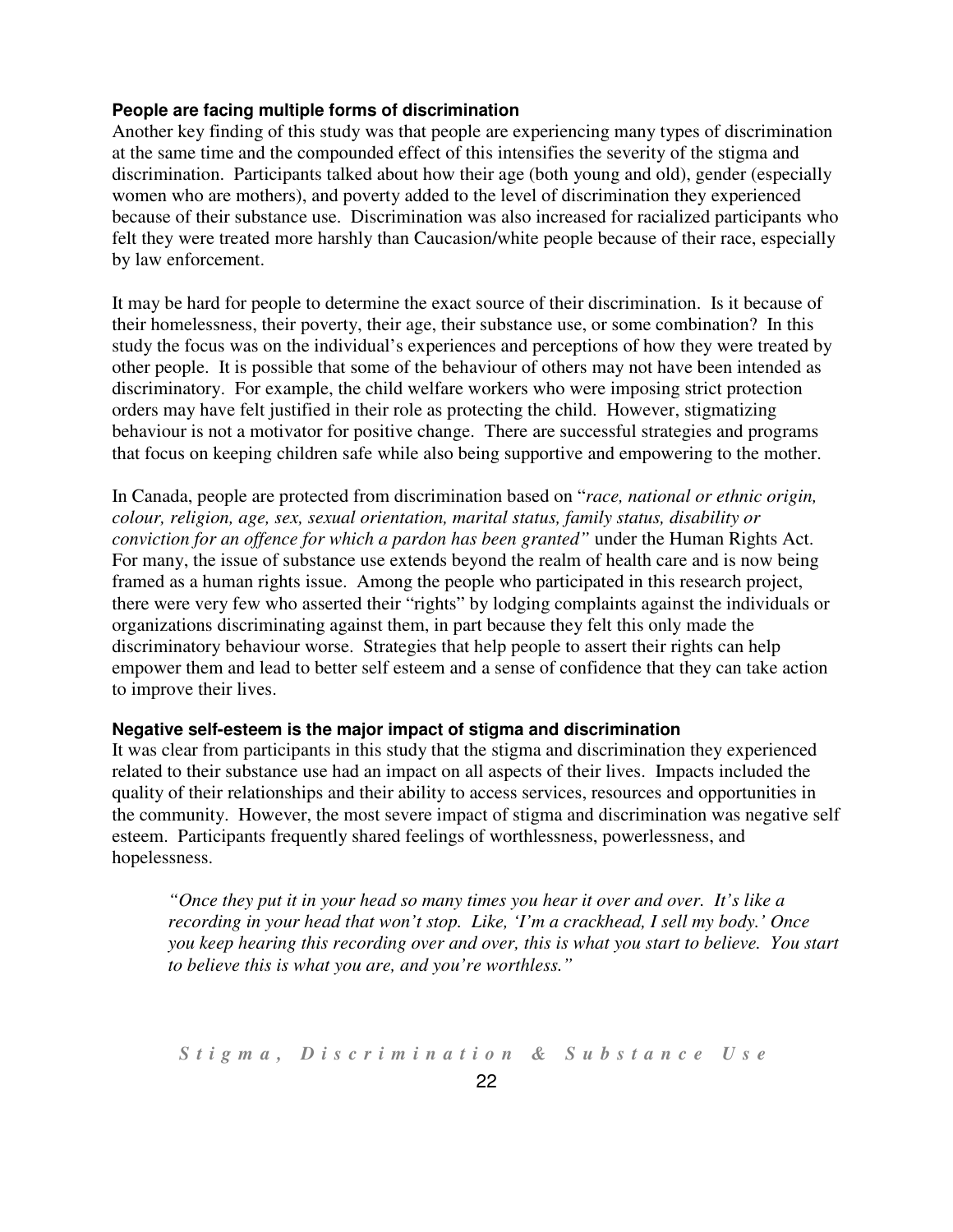Once people internalize the negative opinions of others (self-stigma) it can cause significant damage to their self esteem and well-being. In one study of men who use alcohol/other drugs, self-stigma was found to have a devastating impact.<sup>16</sup> The negative experience of being stigmatized was so powerful that it countered any benefits these men were receiving through their substance use treatment. Stigma also has also been shown to have a profound impact on the ability of individuals to have meaningful intimate relationships.<sup>17</sup> <sup>18</sup>

The Mental Health Commission of Canada highlighted the importance of "direct testimony from people who are, or have been 'there'" as part of successful anti-stigma initiatives. Allowing people an opportunity to speak about their experiences with stigma and discrimination in a way that is welcomed and respected is one way to help improve self esteem as well as to get them involved in positive change. Involving people who use alcohol/other drugs as spokespeople is recognized by the Mental Health Commission of Canada a key part of any anti-stigma strategy as is highlighting the positive contributions people with substance use issues make to their local communities.<sup>19</sup>

#### **Discrimination creates barriers to accessing services**

Another significant impact of stigma and discrimination raised by study participants was that it created barriers for them in accessing important health and social services. Participants talked about receiving poor treatment from some service providers, including income assistance and emergency shelter staff, which in turn affected their ability to meet basic needs such as income and shelter.

Barriers to accessing health care services was another key issue highlighted in this study. Other research has found similar results. One study found that substance use was the most "moralized" condition judged by primary health care providers because people who used alcohol/other drugs were viewed as responsible for their own health issues.<sup>20</sup> Another study of interactions between health care providers and patients with alcohol/other drug issues found that patients experienced "exclusion, rejection, blame, or devaluation," and in some cases clinical decisions were influenced by negative social judgements and generalizations about these patients. $2<sup>1</sup>$ 

The alienation that people who use alcohol/others drugs experience and the internalization of the belief that they are marginal members of society are associated with poor health.<sup>22</sup> Therefore, reducing stigma and discrimination is an important strategy for improving the health of people who use alcohol/other drugs, both in their ability to access health services, and in their belief that they can be, and deserve to be, healthy.

<sup>19</sup> Kirby and Keon, (2006), ibid.

 $16$  Link, et al. (1997), ibid.

<sup>&</sup>lt;sup>17</sup> Corrigan et al. (2009), ibid.

<sup>&</sup>lt;sup>18</sup> Luoma et al. (2007), *ibid.* 

<sup>&</sup>lt;sup>20</sup> Rozani, et al. (2009). *ibid* 

<sup>&</sup>lt;sup>21</sup> Henderson, S., Stacey, C., & Dohan, D. (2008). Social stigma and the dilemmas of providing care to substance users in a safetynet emergency department. *Journal of Health Care for the Poor and Underserved,* 19, 1336-1349.<br><sup>22</sup> Ahern, J., Stuber, J., & Galea, S. (2007). Stigma, discrimination, and the health of illicit drug users. *Drug and Alcoho* 

Dependence, 88, 188-196.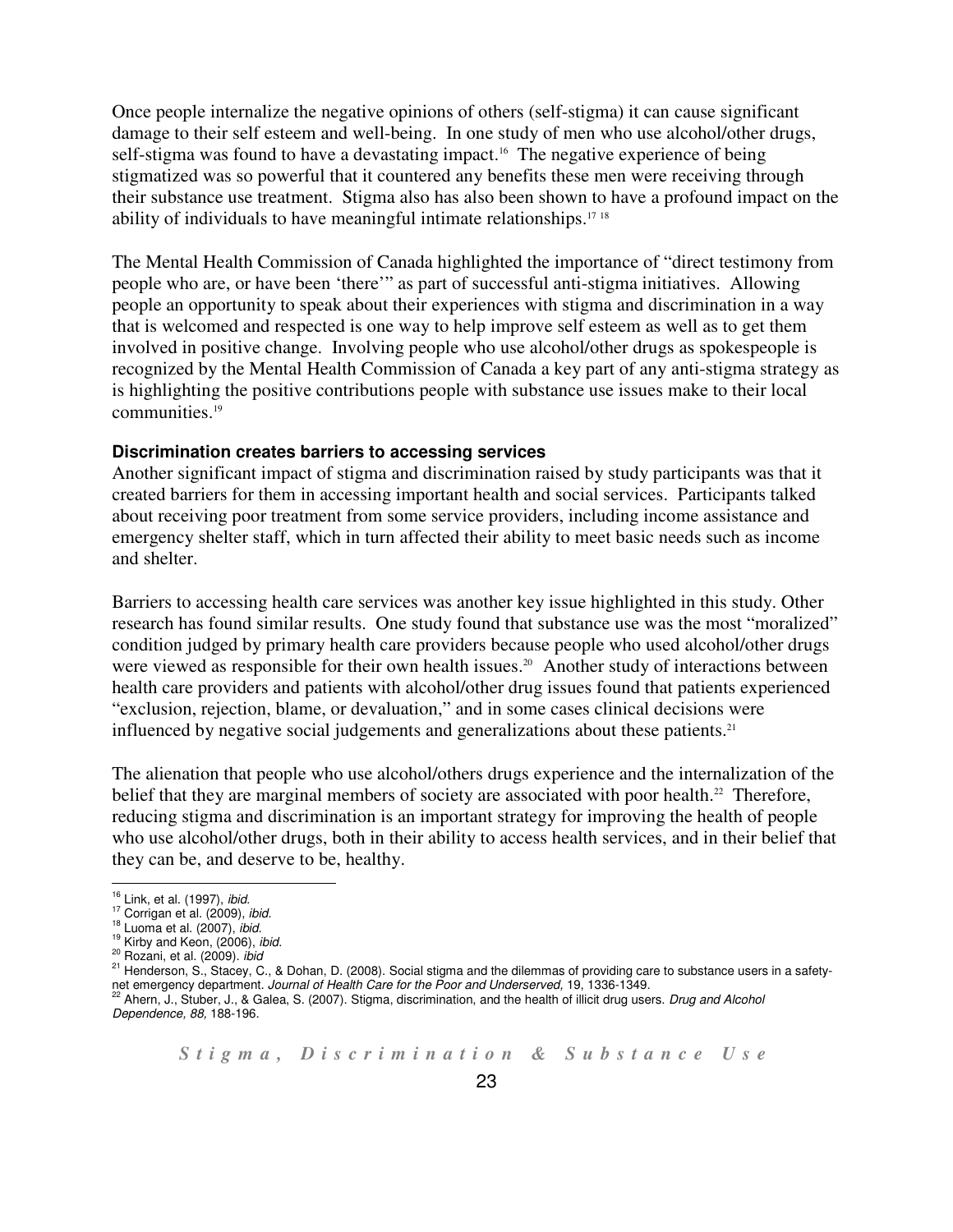#### **Discrimination stops people from seeking help**

Another serious impact of stigma and discrimination highlighted in this research project was that it stopped people from seeking or using the services that could help them to stabilize and improve their lives. Other research has found that stigma is a major reason people do not seek help to reduce or stop their substance use.<sup>23</sup> Further, people who see themselves as responsible for their own issues (a common discriminatory message) are less likely to seek help.<sup>24</sup> People with alcohol/other drug issues often have multiple health and social issues for which they may need help coping with or overcoming. However, if people do not even try to use health and social services because they are afraid of how they will be treated, an important resource for stabilizing their lives has been lost.

Related to this issue, the most common strategy used by focus group participants to help cope with the negative impacts of stigma and discrimination was to increase their use of alcohol/other drugs as a way to dull or numb the pain they were experiencing.

*"Discrimination leads to more use, not to people quitting."* 

It is unfortunate that the stigmatization of people who use alcohol/other drugs is for many perpetuating their substance use as well as to preventing their seeking help. In that regard, implementing strategies to reduce stigma and discrimination, and that focus on helping people to feel worthy of receiving help and support, are important.

#### **Peer support is an important coping strategy**

In addition to finding ways to reduce or eliminate stigma and discrimination, strategies are needed to help people cope with the negative impacts they are experiencing now. Focus group participants highlighted the important role that peers play in helping them to cope. Participants felt that other people who had been through similar experiences were more likely to empathize with what they were going through, and less likely to judge them for their substance use.

In this context, peers include friends or acquaintances who also use alcohol/other drugs as "peer workers" who are clients paid by agencies to help deliver programs. Peer workers are often used in harm reduction and other programs as they have been shown to be effective in helping to open conversations and lend support, which provides an important link between people who use drugs and health and social service services.<sup>25 26</sup> Community outreach, in which peers provide education and support, is recognized as an effective strategy to reach people who use drugs and reduce risky behavior related to disease transmission.<sup>27</sup>

published outcome data. Public Health Reports, 113 (1), 19-30.

<sup>&</sup>lt;sup>23</sup> Kelly et al. (2009), ibid.

<sup>&</sup>lt;sup>24</sup> Corrigan et al. (2009), ibid.

<sup>25</sup> Latkin, C.A., Forman, V., Knowlton, A., and Sherman, S. (2003). Norms, social networks and HIV–related risk behaviours among urban disadvantaged drug users. *Social Science & Medicine, 56*, 465-476.<br><sup>26</sup> Kerr, T., Small, W., Peace, W., Douglas, D., Pierre, A., & Wood, E. (2006). Harm reduction by a "user-run" organization: A case

study of the Vancouver Area Network of Drug Users (VANDU). *International Journal of Drug Policy,* 17, 61-69.<br><sup>27</sup> Coyle, S.L., Needle, R.H., and Normand, J. (1998). Outreach-based HIV prevention for injection drug users: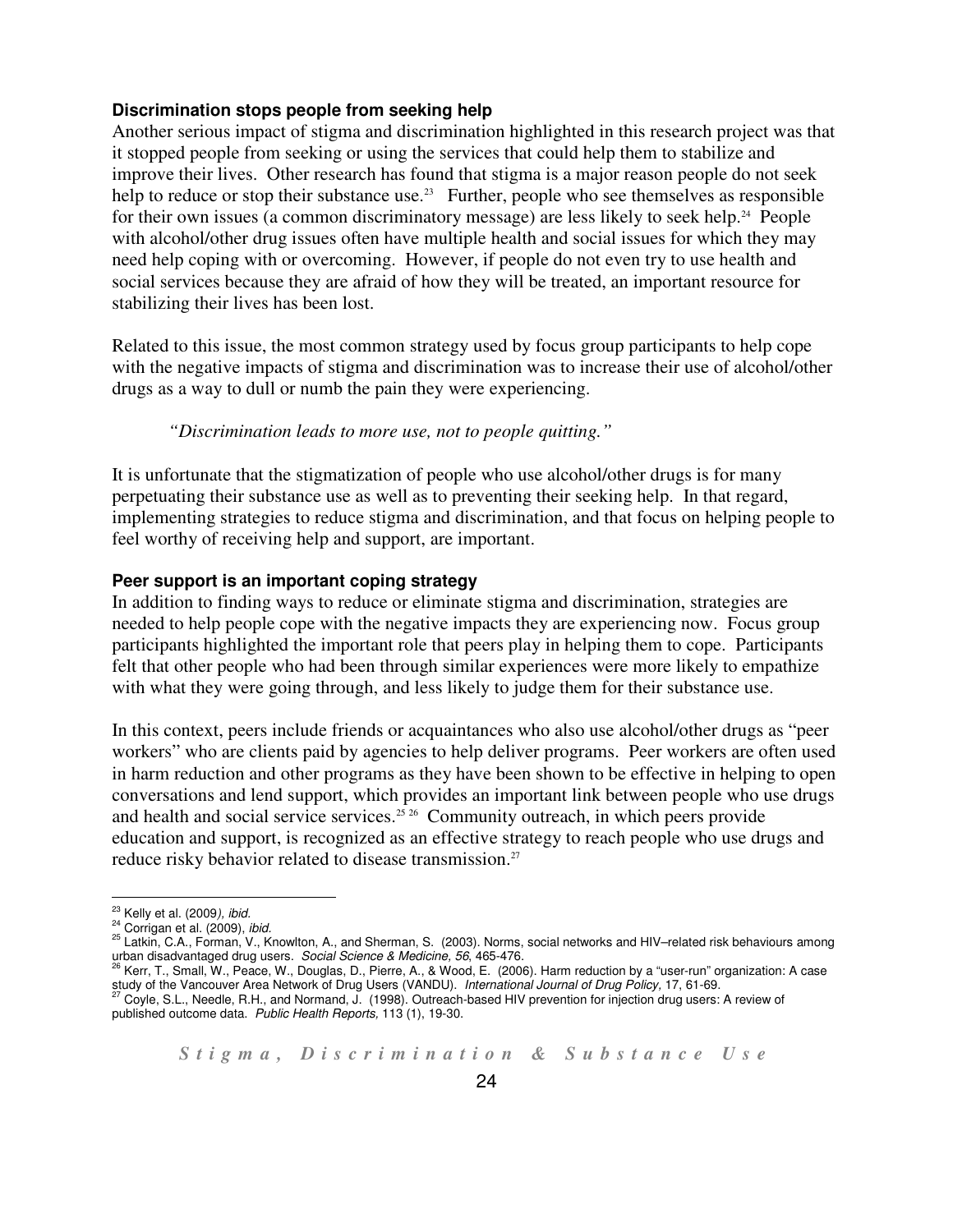#### **Put a human face on the issue of substance use**

Some participants felt that nothing could be done to eliminate stigma and discrimination because it was so ingrained in our society. Certainly, the illegal status of some drugs has contributed to a negative view of this type of substance use along with social and political perspectives. Research has found that the increased criminalization of illicit drugs is associated with an increase in the stigmatization and discrimination of people who use drugs. $28$ 

*"We could be your daughter, your sister, your brother, your nephew, your niece, your whatever. And what if we were your brother, or your sister or your mother? How would you feel? People have feelings, we have feelings?"* 

However, the most common strategy suggested by participants to help reduce stigma and discrimination was "humanizing" people who use alcohol/other drugs. Focus group participants felt that if society better understood the complex reasons that people use alcohol/other drugs, they may be less judgemental, and, therefore, less discriminatory towards them.

Putting a more realistic "mainstream" face on substance use issues is a recommended approach for reducing stigma and discrimination.<sup>29</sup> This approach has been used, for example, by in Centre for Addiction & Mental Health's in their Transforming Lives Awards. The Mental Health Commission of Canada has highlighted the lack of a powerful voice from the addictions field to profile this issue as well as stressing the importance of involving people who use alcohol/other drugs as spokespeople in anti-stigma strategies.<sup>30</sup>

#### **Train and educate professionals about substance use**

Another strategy raised by focus group participants was to provide more training and education about substance use issues to anyone working with the public, including social service workers, shelter workers, health care providers, law enforcement, pharmacists, and even people who work in beer and liquor stores. Participants felt they would be treated better by service providers if those workers increased their knowledge about the complexity of substance use.

Providing evidence-based education on substance use issues, including models of prevention, harm reduction and treatment is recognized as a way to reduce stigmatizing attitudes.<sup>31</sup> In a review of key aspects of successful anti-stigma initiatives, the Mental Health Commission of Canada found that educating people about the realities of substance use, including engaging them at an emotional level is an important piece.<sup>32</sup>

 $28$  Ahern, et al. (2007), ibid.

<sup>29</sup> Lavack, A. (2007). Using social marketing to de-stigmatize addictions: A review. Addiction Research and Theory. 15(5), 479-492.

<sup>&</sup>lt;sup>30</sup> Kirby and Keon, (2006), *ibid.* 

 $31$  Rozani et al. (2009), ibid.  $32$  Kirby and Keon, (2006), ibid.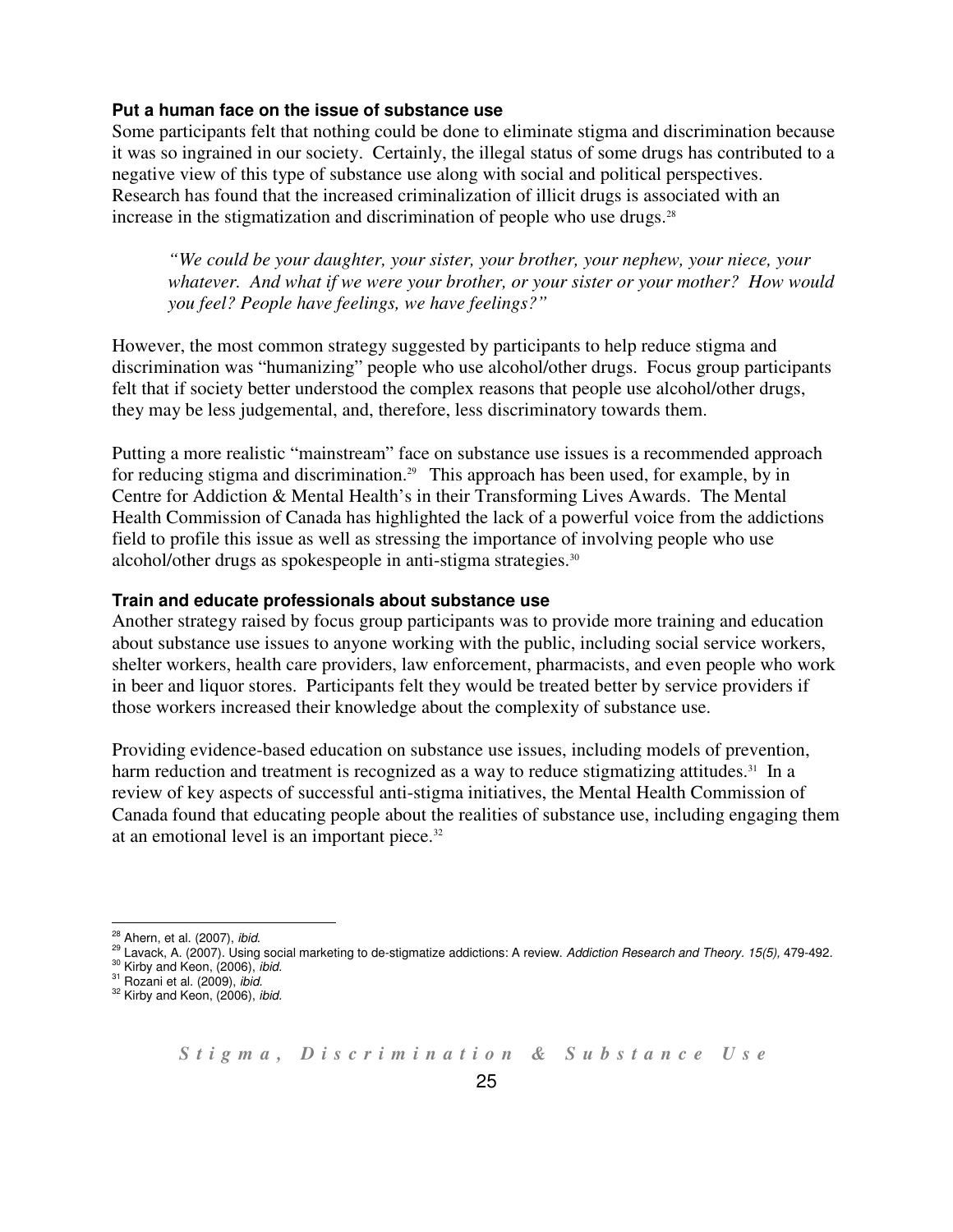One specific issue raised by focus group participants related to health care providers was pain management for people with substance use issues. Participants talked about being accused of "drug seeking" when going to a hospital or other health care facility, and of not having their pain management issues dealt with appropriately.

#### *"My hand is broken and they're telling me to take Advil."*

People with substance use issues have the same right to health care as the rest of the population, including treatment for pain. There are other less addictive pain management strategies that can be used instead of narcotics. Health care providers should be trained in these and other strategies specific to people who use alcohol/other drugs to ensure that people are not left to suffer.

#### **Educate the public about substance use**

Stigma and discrimination from the general public was a common experience for participants in this study. Participants felt there was social permission to stigmatize people who use alcohol/other drugs and that these attitudes will be difficult to change. One strategy for educating the general public about substance use issues suggested in the focus groups was the use of advertising campaigns. Education campaigns on their own are not effective in changing behaviour or attitudes.<sup>33</sup> However, other research has found that comprehensive social marketing campaigns do have a role to play.<sup>34</sup> Social marketing is defined as "seeking to influence social behaviours in order to benefit a target audience and society in general… the main focus in social marketing is determining what people need and want, rather than persuading them to buy into a pre-existing notion."<sup>35</sup>

Social marketing strategies can include public service announcements, billboards, mass media messages, media events, and community outreach. However, to be effective, they should also include partnerships with substance use agencies, non-governmental organizations, government departments, medical organizations, service clubs, media outlets, corporate sponsors, etc. Advocacy is also an important component, for example, advocating with policy makers to eliminate polices that discriminate against people who use alcohol/other drugs.

The review of effective anti-stigma initiatives conducted by the Mental Health Commission of Canada also highlights the need for a multi-pronged approach that is targeted to specific audiences (as opposed to everyone at the same time), sustained over a substantial period of time, and that reflects local community circumstances.<sup>36</sup>

 $\frac{33}{2}$  Benard, B. (1986). Characteristics of effective prevention programs. Prevention Forum, Vol.6(4), 57-64.

<sup>&</sup>lt;sup>34</sup> Lavack, (2007), *ibid.* 

 $35$  Lavack (2007), ibid.

<sup>36</sup> Kirby and Keon, (2006), ibid.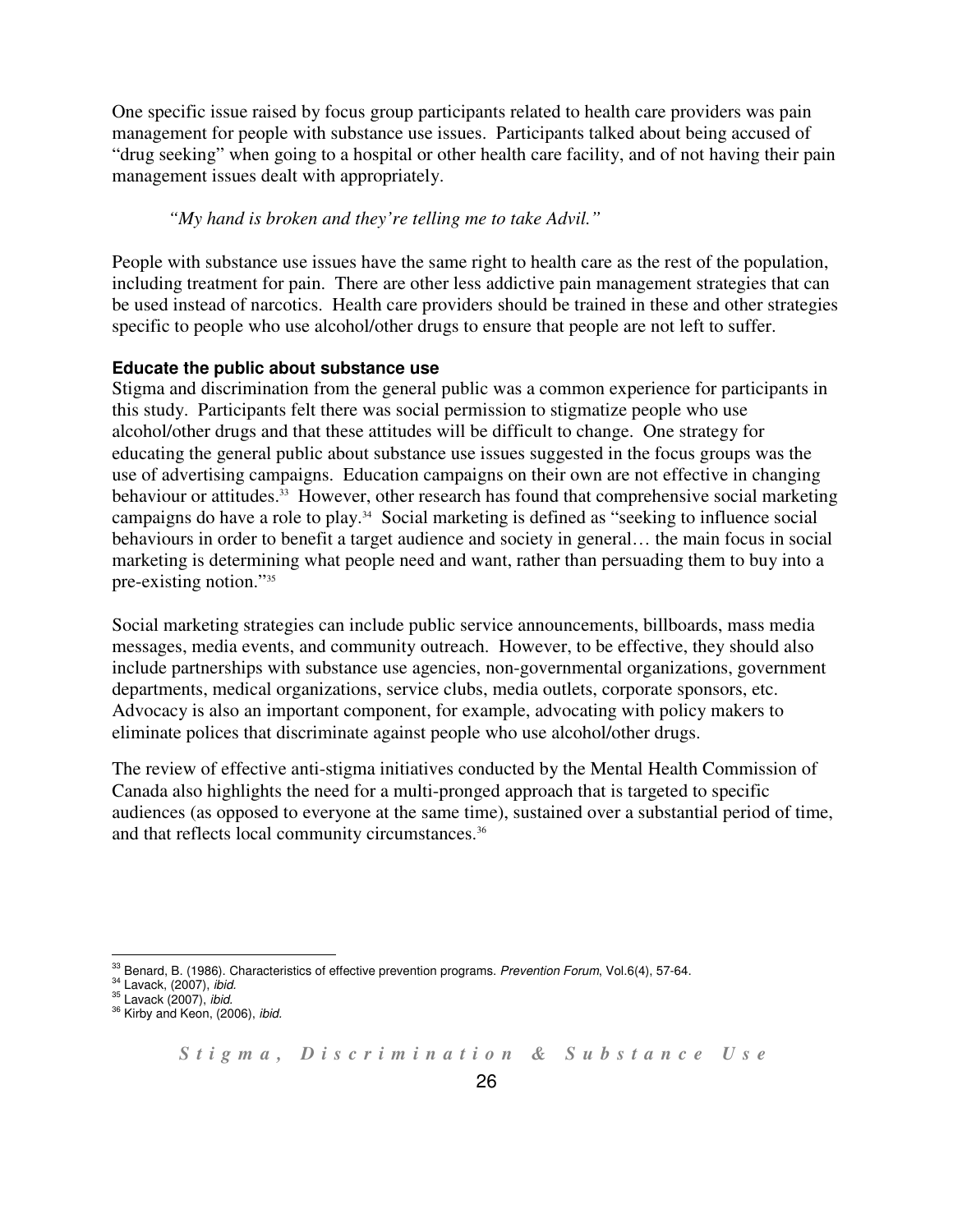#### **Change our language**

*Words are important. If you want to care for something, you call it a flower: if you want to kill something, you call it a weed." – Don Coyhis* 

In this research project, focus group participants talked about the power of negative and degrading labels to affect their self-esteem as well as their treatment by other people. Words like "crackhead" and "whore" were used to label and degrade individuals, and some participants even came to refer to themselves in these terms. One study that focused on language used by addiction treatment providers found that when individuals were referred to as "substance abusers" they were seen as "perpetrators" engaging in wilful misconduct, and more punitive interventions were recommended. When people were said to have a "substance use disorder" they were viewed more as "victims" of a biomedical process, and treatment-based options were recommended.37 Therefore, even among highly trained clinicians, variations in language can directly impact the type of treatment that is offered to the person seeking help.

There is no medical diagnosis other than alcohol/other drug use to which the term "abuse" is applied as a diagnostic term.<sup>38</sup> This language does not support people with substance use issues to improve their quality of life or to improve their self esteem. It also speaks to a totality of identity that is neither fair nor accurate. People are more than their substance use, they are people first, and they are also mothers and sons, musicians and artists, students and teachers, etc.

#### **Use art to reduce stigma**

Although it was not mentioned by the focus group participants in this study, another strategy to reduce stigma that was found in the literature is the use of arts-based initiatives.<sup>39</sup> These projects help to reduce the stigma that participants experienced because it helps them make sense of the world they live in, promote social interactions, and reduce powerlessness through the validation of their own experiences.

The rationale for using arts-based interventions is that they "challenge the effects of stigmatization and foreground the experience of people who have been historically silenced."<sup>40</sup> Art is also a way for people to explore their experiences of stigma and discrimination, including self-stigma, using a variety of creative mediums.

<sup>&</sup>lt;sup>37</sup> Kelly, J.F., & Westerhoff, C.M., (2009). Does it matter how we refer to individuals with substance-related conditions? A

randomized study of two commonly used terms. I*nternational Journal of Drug Policy, in press.*<br><sup>38</sup> White, W., Kelly, J.F. (2010). *Alcohol/Drug/Substance Abuse: The History and (Hopeful) Demise of a Pernicious Label.* 

Commentary.<br><sup>39</sup> Paivinen, H., & Bade, S. (2008). Voice: Challenging the stigma of addiction; a nursing perspective. *International Journal of Drug Policy, 19,* 214-219<br><sup>40</sup> Paivinen, et al. (2008). *ibid.*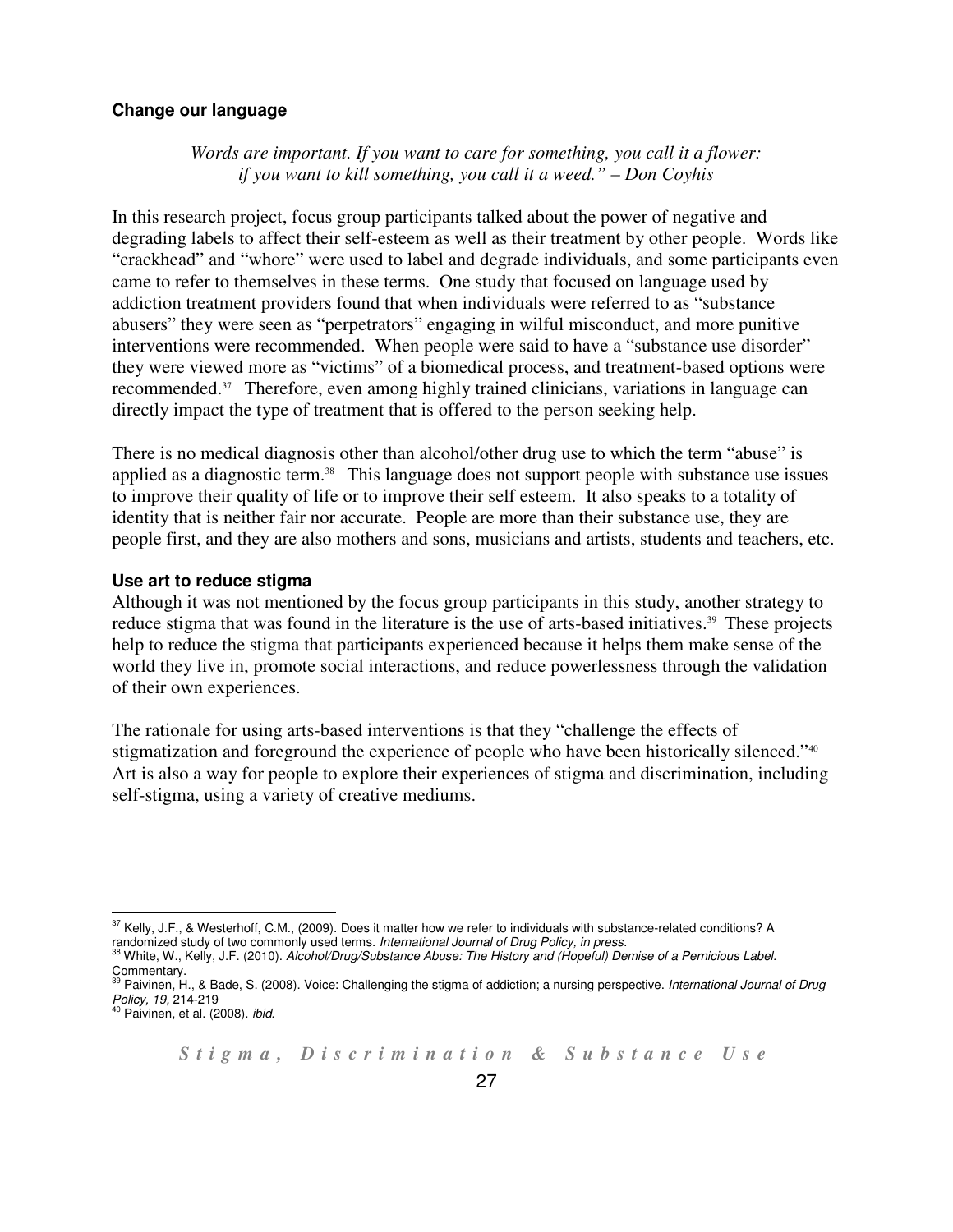#### **Build on existing efforts**

The Toronto Drug Strategy Implementation Panel is not the only group concerned with the impact of stigma and discrimination on people who use alcohol/other drugs. For example, the Centre for Addiction and Mental Health (CAMH) has a number of initiatives aimed at reducing stigma including the CAMH Foundation's Transforming Lives Awards that profiles the successes and contributions of people with mental health and/or substance use issues. Action has also been taken through the provincial Methadone Maintenance Task Force to help reduce stigma and discrimination experienced by people who are receiving methadone treatment in Ontario.

The Mental Health Commission of Canada has identified the need for a systemic effort to reduce stigma and combat discrimination as essential to improving the situation of people living with mental health issues.<sup>41</sup> In 2008, the Commission initiated a 10-year national campaign to reduce stigma and discrimination experienced by people living with mental health issues. However, it is not clear how substance use issues will be addressed in this campaign. This is an area for further advocacy, especially as it relates to the funding of stigma and discrimination issues.

Also in 2008, the National Treatment Strategy Working Group identified stigma and discrimination as serious impediments to the well-being of people with substance use problems.<sup>42</sup> In their report, the Working Group recommended "the development, implementation and evaluation of an evidence-based comprehensive strategy … to increase awareness and understanding and thereby reduce stigma related to problematic substance use."

In Ontario, the Ministry of Health & Long-Term Care is developing a Mental Health and Addictions Strategy, and stigma and discrimination is identified as a key area for action. This strategy is expected to be released in fall 2010 and there may be opportunities to link the work of the Toronto Drug Strategy with actions recommended in this provincial strategy.

#### **Recommendations for action**

The ultimate purpose of this research project was to generate recommendations for action to be implemented as part of the Toronto Drug Strategy. Based on the key themes raised by people who participated in the focus groups for this project, the following actions are recommended:

1. The Toronto Drug Strategy Implementation Panel strike a *Stigma and Discrimination Working Group* to implement the recommendations in this report. The group should have a diverse membership that includes people who use or have used alcohol/other drugs, family

<sup>&</sup>lt;sup>41</sup> Kirby, M. J., and Keon, W.J. (2006) Out of the Shadows at Last: Highlights and Recommendations. Standing Senate Committee on Social Affairs, Science and Technology.<br><sup>42</sup> National Tractment City

National Treatment Strategy Working Group. (2008). A Systems Approach to Substance Use in Canada: Recommendations for a National Treatment Strategy. Ottawa: National Framework for Action to Reduce the Harms Associated with Alcohol and Other Drugs and Substances in Canada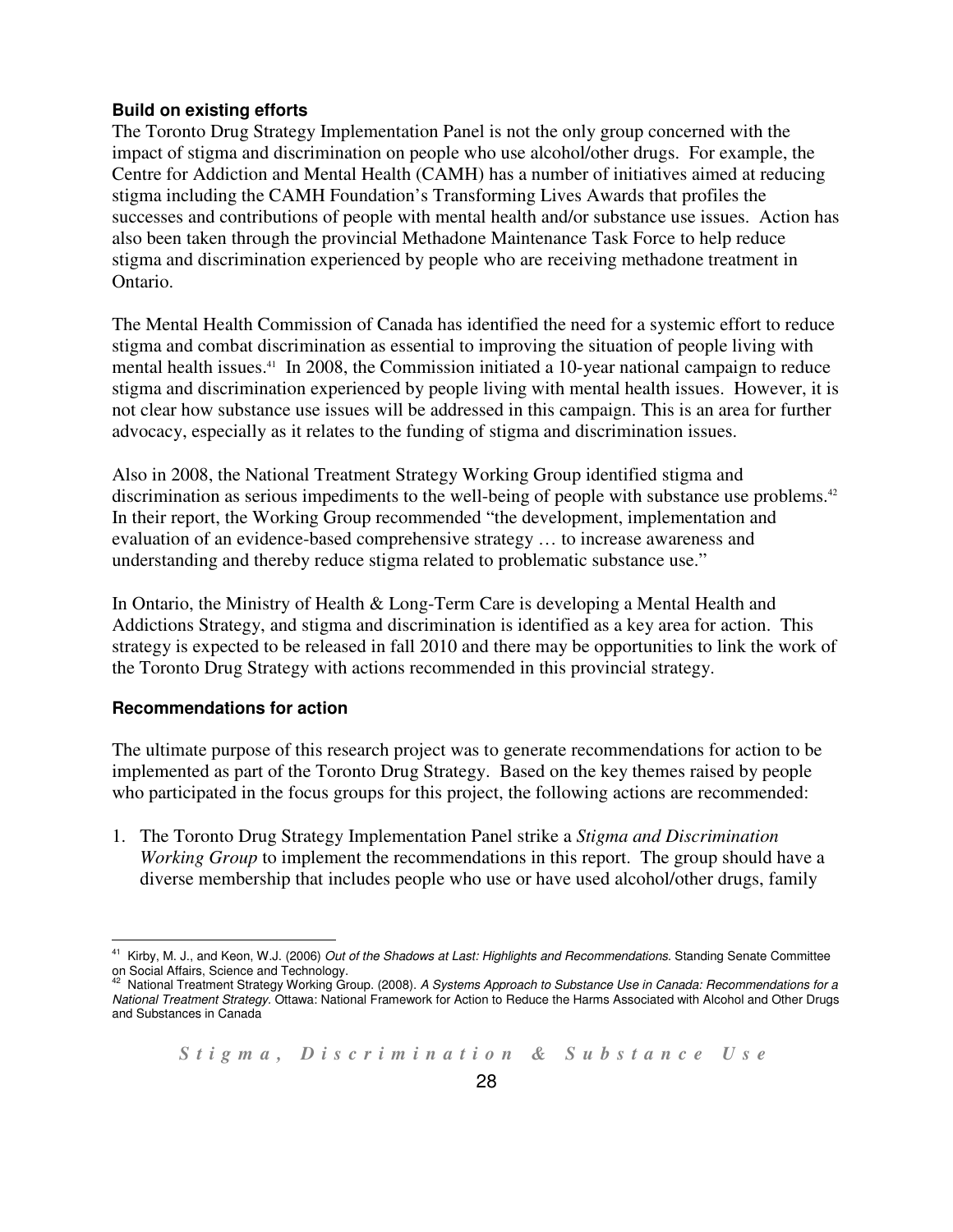<span id="page-28-0"></span>members of people who use or have used alcohol/other drugs, and representatives from the areas of prevention, harm reduction, treatment and enforcement.

- 2. Develop strategies to support and educate family members of people with substance use issues including, for example, building on strategies used in the mental health field.
- 3. Work with a diversity of people from across the city that use or have used alcohol/other drugs to develop strategies to help people tell their stories of stigma and discrimination related to their substance use, including ideas for moving forward. And further, to promote use of these stories in a broad range of anti-stigma initiatives such as education and training.
- 4. Identify opportunities to provide training and education on the complexity of substance use issues to health care, social service, police and other professionals. For example, to build on training initiatives underway with emergency room staff to better support patients with substance use issues.
- 5. Develop and promote a range of peer/mentor initiatives to support people struggling with stigma and discrimination related to their substance use. Examples could include, for example, community programs in a central hub/location or integrating peer workers into hospital volunteer programs.
- 6. Advocate for and promote opportunities to expand delivery of primary health care services in community-based services frequently used by people who use alcohol/other drugs. This could include providing primary care clinics in harm reduction programs, drop-ins and shelters.

# *Conclusion*

The Toronto Drug Strategy Implementation Panel undertook this research project to hear from people who use alcohol/other drugs about their experiences with stigma and discrimination to inform the development of recommendations for action. It is clear from the focus groups that people who use alcohol/other drugs in Toronto experience stigma and discrimination in all aspects of their lives with significant impacts on their self-esteem, health and well-being, and access to health and social services, housing, education and employment opportunities.

Action is needed to reduce stigma and discrimination experienced by people with alcohol/other drug issues as well as to support people in coping with the negative impacts it has on their lives. The recommendations in this report provide a concrete step forward to reducing the stigma and discrimination experienced by people who use alcohol/other drugs in Toronto.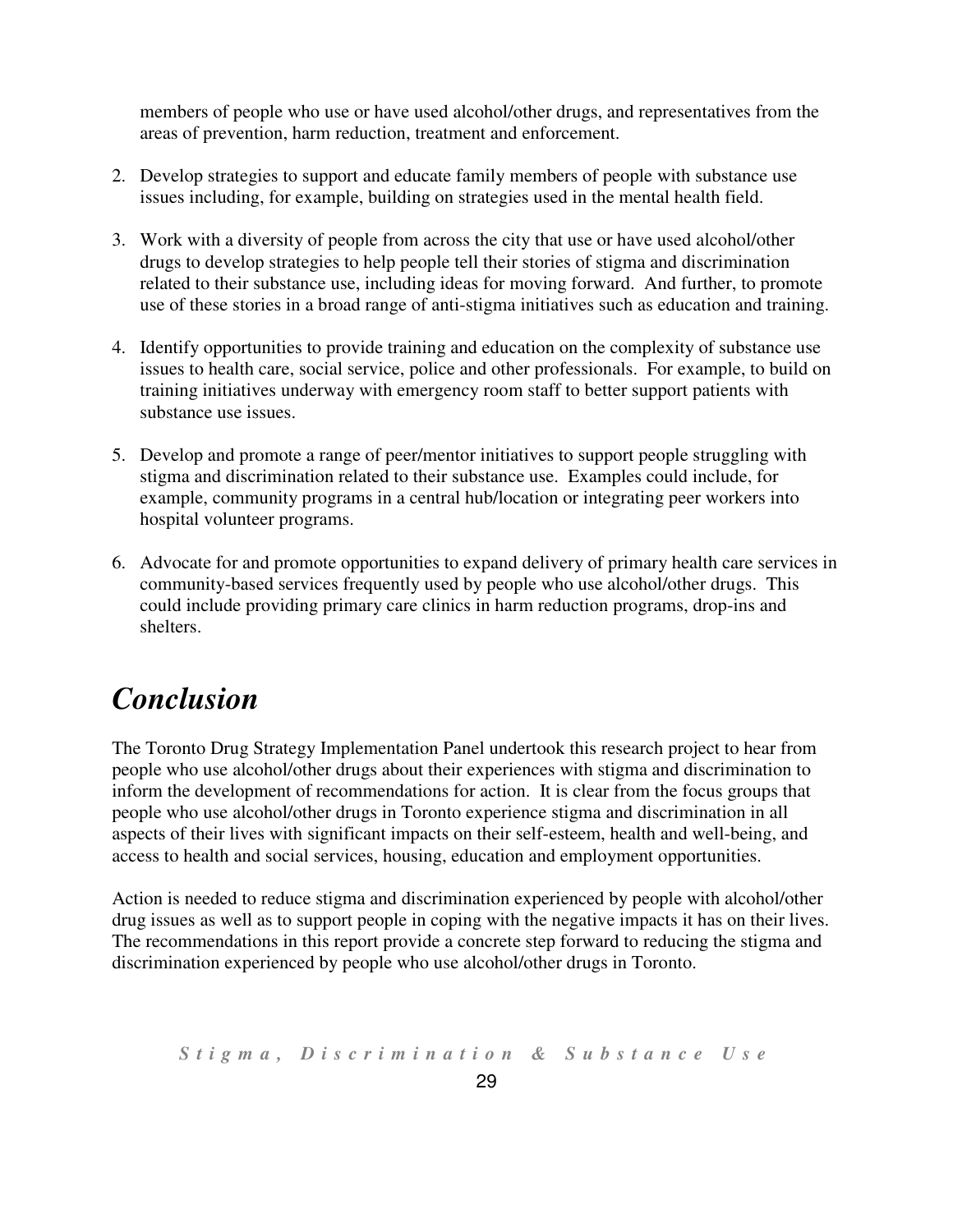### <span id="page-29-0"></span>*Appendix A: Focus Group Discussion Questions*

- 1. What types of discrimination or prejudice have you experienced because of your alcohol and other drug use?
- 2. What has the impact of prejudice or discrimination been on you?
- 3. How do you cope with prejudice and discrimination?
- 4. What would help reduce the prejudice and discrimination against people who use alcohol/other drugs?
- 5. What do you think others should know about people who use alcohol/other drugs?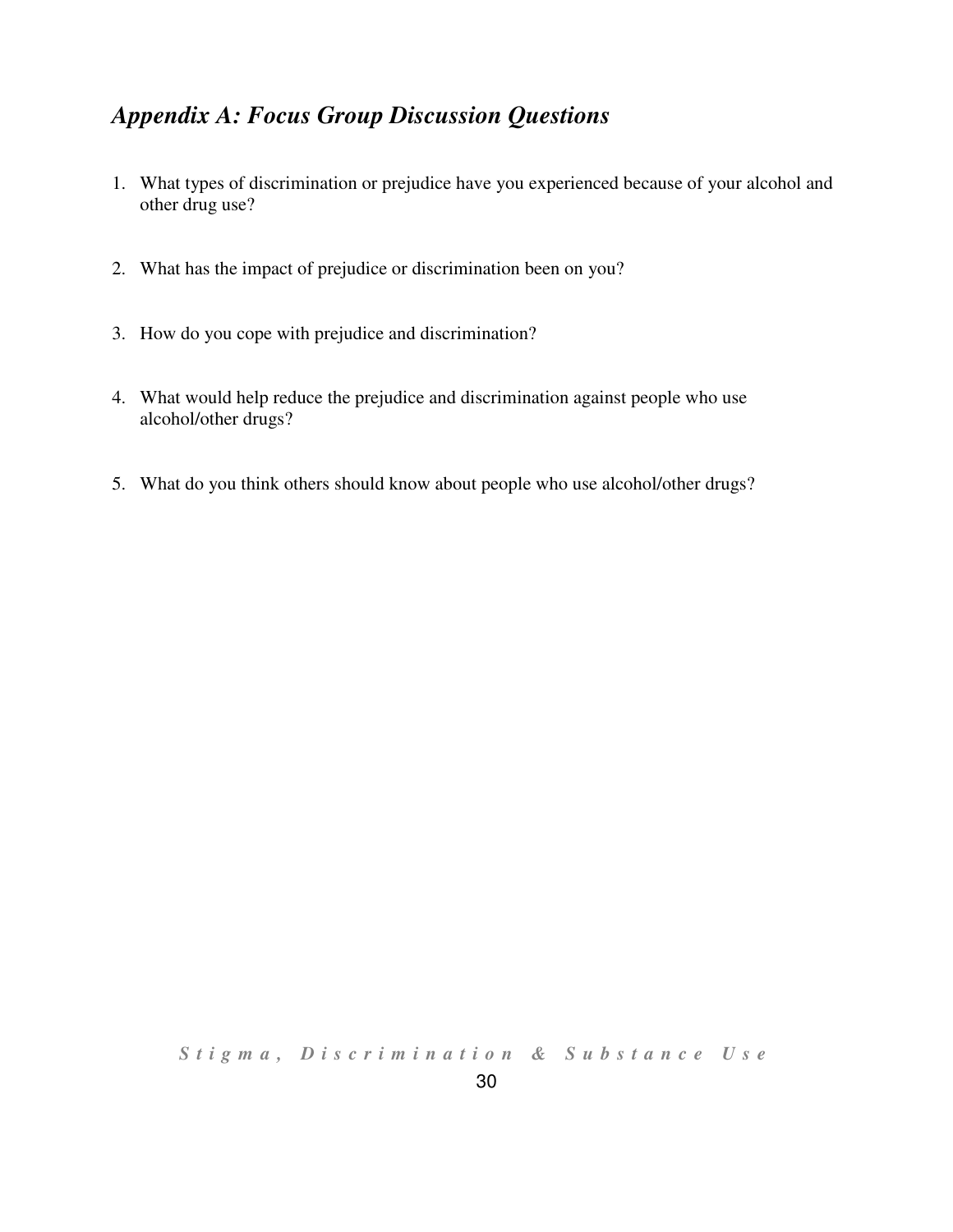### <span id="page-30-0"></span>*Appendix B: Focus Group Information Survey*

Thank you for agreeing to participate in this focus group. The information you provide will be very helpful in the development of Toronto Drug Strategy anti-stigma initiatives. Before the focus group begins, we ask that you complete this short survey. We do not need your name for this survey, and all information will be kept private and confidential. Neither this survey nor the focus group has anything to do with the agency or staff where we are right now. Whether or not you decide to complete the survey or participate in the focus group is completely up to you and this agency is okay with whatever you choose.

Please check the appropriate answer for each question.

| 1) Do you identify as a | <b>□</b> Male<br>$\blacksquare$ Female                                                                        |
|-------------------------|---------------------------------------------------------------------------------------------------------------|
|                         | <b>□</b> Transgender/Transsexual                                                                              |
| 2) What is your age?    | $\Box$ 19 years or under<br>□ 20 years to 24 years<br><b>□</b> 25 years to 29 years<br>■ 30 years to 39 years |
|                         | $\Box$ 40 years or more                                                                                       |

#### **3) Do you identify as:**

| ■ White / Caucasian                             | First Nation, Metis, Inuit |
|-------------------------------------------------|----------------------------|
| $\blacksquare$ Filipino                         | $\blacksquare$ Japanese    |
| $\blacksquare$ Black                            | ■ Korean                   |
| ■ Southeast Asian (e.g., Cambodian, Vietnamese) | <b>□</b> Chinese           |
| <b>E</b> West Asian (e.g., Iranian, Afghani)    | $\blacksquare$ Arab        |
| South Asian (e.g., East Indian, Pakistani)      | ■ Latin American           |
| $\Box$ Other, please specify $\Box$             |                            |

#### **4) What area of the city area of the city do you live in?**

■ In the downtown area (former City of Toronto) **□** Outside the downtown area (Please specify area):<br>
□ Scarborough ■ York

■ Scarborough □ North York □ East York  $\blacksquare$  Etobicoke